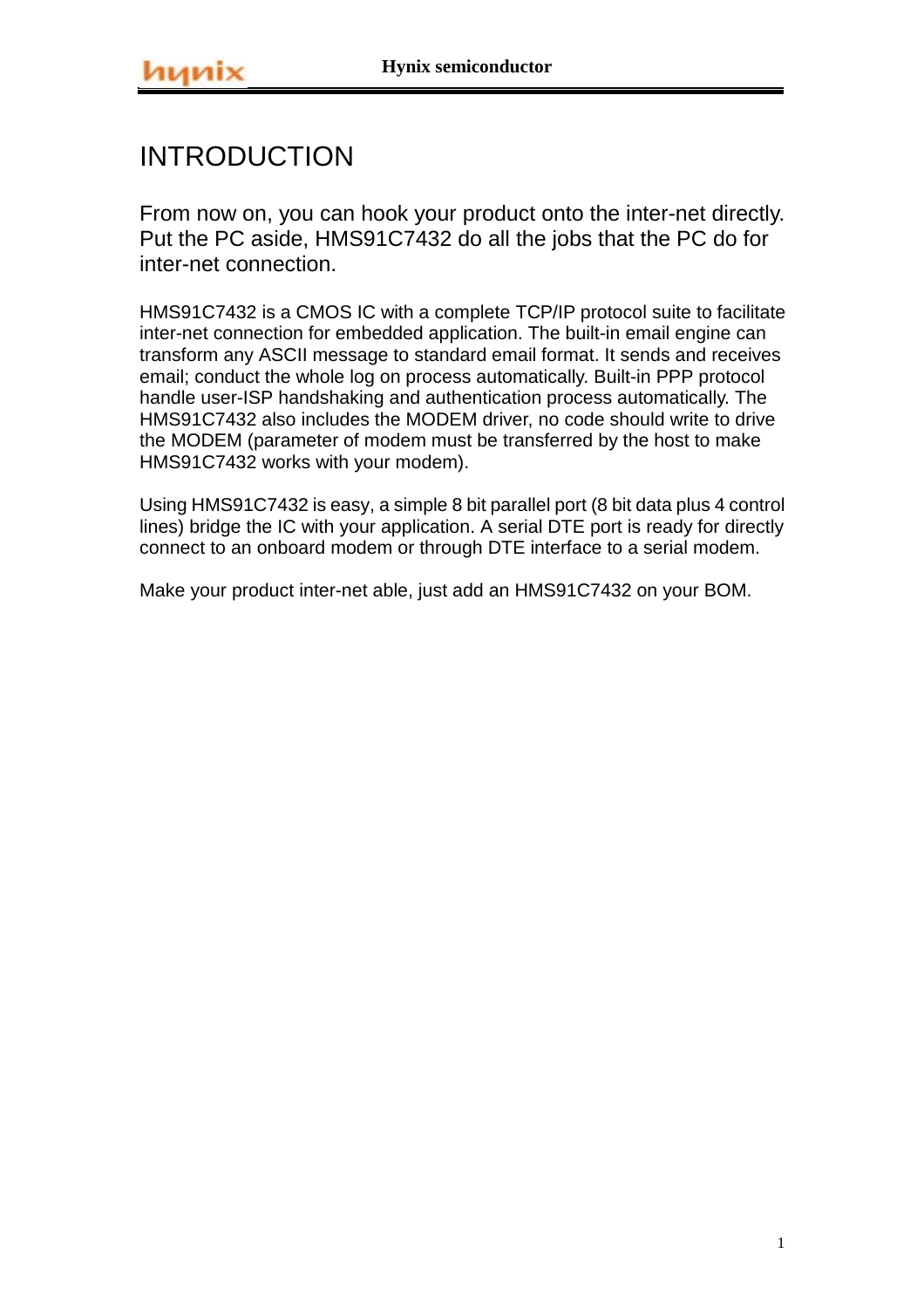# HMS91C7432 features and functions

- Implementation of the complete TCP/IP protocol suite
- Built-in Email sending and reception function.
- **•** Standard SMTP protocol stack.
- Standard POP3 protocol stack.
- Standard PPP protocol stack to facilitate dial-up network log on.
- Standard DNS protocol stack, resolve URL with dynamic DNS server.
- Serial modem driver built-in.
- Support V.90 56Kflex modem or lower.
- 8 bit parallel interface to the user application.
- Serial DTE port for ease of modem interface.
- 5V or 3.3V operation voltage
- 20 pins SOP package

## **Detail description of HMS91C7432 function and its application**

TCP/IP protocol suite is the key to inter-net access. Email; Home Page materials and all the data traffic on the inter-net are carry out by using the TCP/IP well defined format. Time before HMS91C7432 exist, most internet connection were to be handled by the PC. Hand held devices and equipments must be attached to the PC to get access to the inter-net. Now the era of "PC-free" inter-net connection has come. With HMS91C7432, you can make your product be able to send and receive email; surf on the WWW and even "TALK" to another device through the inter-net, by just plugging the telephone line onto it.

The core of the HMS91C7432 is a complete TCP/IP protocol suite. Files and messages pass to the HMS91C7432 will be transformed into the appropriate format and packets to conform the inter-net standard. This transformation is transparent to the user's application.

On top of the TCP/IP core, there is an Email engine built-in. User's program just needed to inform the HMS91C7432 an email is going to send and follow with the email body. HMS91C7432 will then wake up the modem and dial the ISP to log on the mail server. The mail will be sent when log on has success. HMS91C7432 complete this whole process fully automatic.

Reception of Email is as simple as getting email on the PC. The application program send a "Receive Email" command to the HMS91C7432, it dial up the ISP and log on the server, then it check and download any email automatically. Each message will be stored in the RAM buffer, HMS91C7432 will notify the application program an email has come and waiting for retrieve.

The built-in PPP module handles the "Log on process". This is a standard protocol to pass the user's account ID and the password to the ISP. This module handles the authentication and "Handshaking". User's program just pass the user's ID and password to HMS91C7432 and the PPP do it all.

HMS91C7432 (later version only) also equip with a FTP module to facilitate file transfer and file downloading from the FTP site. This function is especially good for remote system update and game download for hand-held game inter-net access.

The standard serial DTE interface on the HMS91C7432 ease the modem connection. The built-in modem driver support V.90 and 56K flex dual modem or lower.

HMS91C7432 is controlled by an 8 bit data/command port. This port accepts command passed by the host MCU. Incoming and outgoing message will be passed between the host and the HMS91C7432 through this port as well.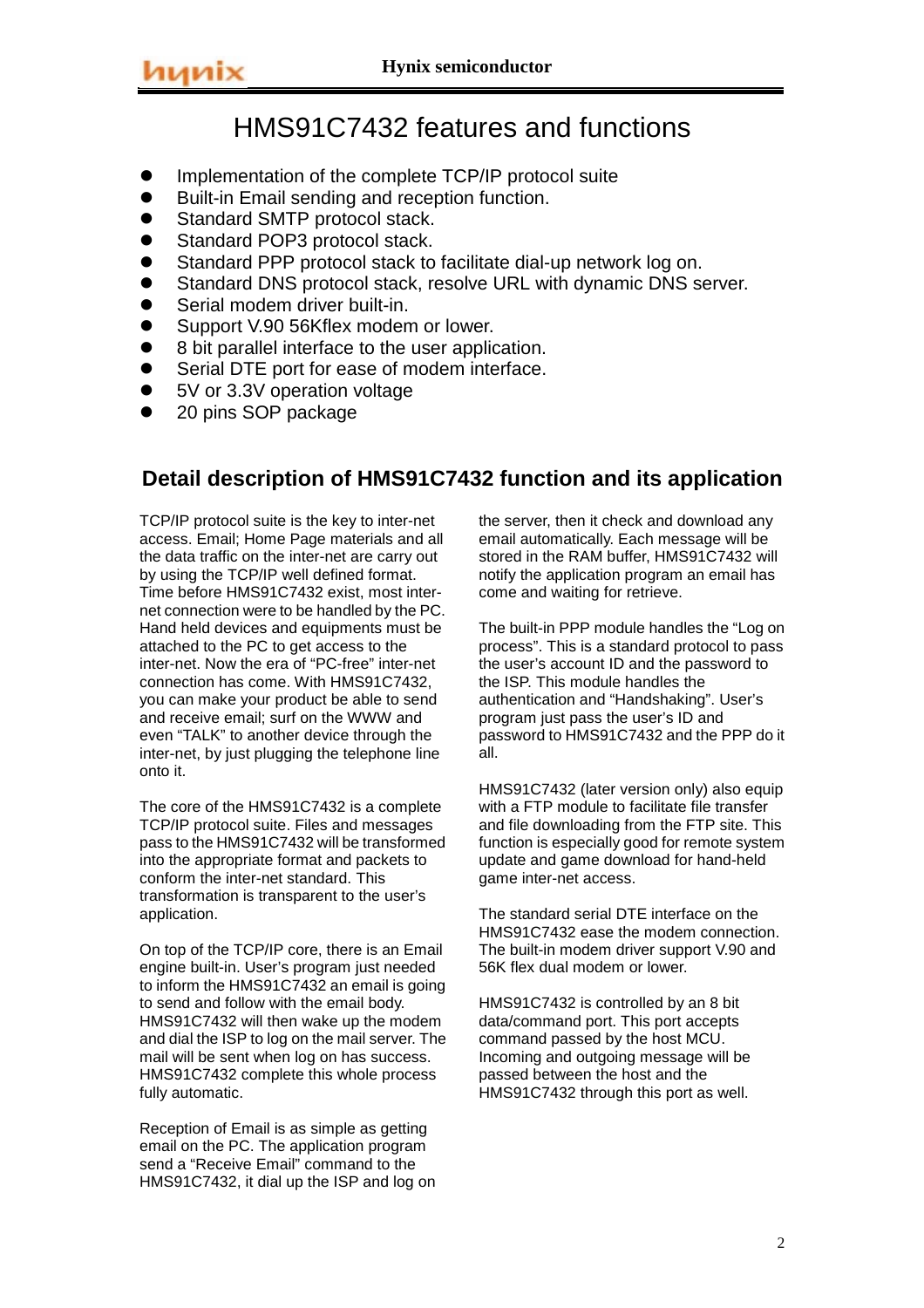The HMS91C7432 TCP/IP communication controller is manufactured in advance CMOS process.

The HMS91C7432 implement complete TCP/IP protocol suite includes PPP; IP; ICMP;TCP; UDP; DNS; SMTP; POP3 protocol and additionally a general MODEM driver.

The HMS91C7432 is built-in with 96Kb SRAM (12K x 8) for communication and buffering, A full duplex UART as DTE for ease of serial modem connection.

The HMS91C7432 has an 8 bits Data/Command port and 4 control pins to facilitate control and communication between the Host MCU and the modem. There are only 20 simple commands, each of which is a single byte long, to establish and to complete the whole internet communication. 45 respond codes for the Host MCU to monitor the communication status.

> D0 D<sub>1</sub> D<sub>2</sub> D<sub>3</sub>  $D4$ D<sub>5</sub> D6 D7

Extremely low external component count. Very low power consumption.

### **Features :**

- Implement TCP/IP protocol suit.
- SMTP for sending email
- POP3 for receiving email
- PPP for dialup network log on and hand shaking.
- DNS protocol to resolve IP address from URL
- Full static operation
- Full Duplex 56K/115Kbps UART port for modem DTE connection.
- Speed range up to 22.118MHz
- 8 bits Bi-directional Data/Command bus.
- Modem driver included
- Power control modes
	- V Active mode<br>V Power-down
	- Power-down mode
- **Dissipating Current** 
	- $\overline{P}$  Active 25mA
	- $P$ ower-down 10uA max.
- 20 single byte easy commands
- 45 respond codes
- Package type 20-SOP
- $\bullet$



| Operating voltage            | $3.3V +/- 10%$                  |
|------------------------------|---------------------------------|
| <b>Dissipating Current</b>   |                                 |
| Active mode                  | 25 mA                           |
| Power down mode              | 10uA max.                       |
| Oscillation Frequency        | 11.0592 Mhz                     |
| <b>Operating Temperature</b> | -40 to +85 $\mathrm{^{\circ}C}$ |
| Storage Temperature          | $-65$ to $+150^{\circ}$ C       |

3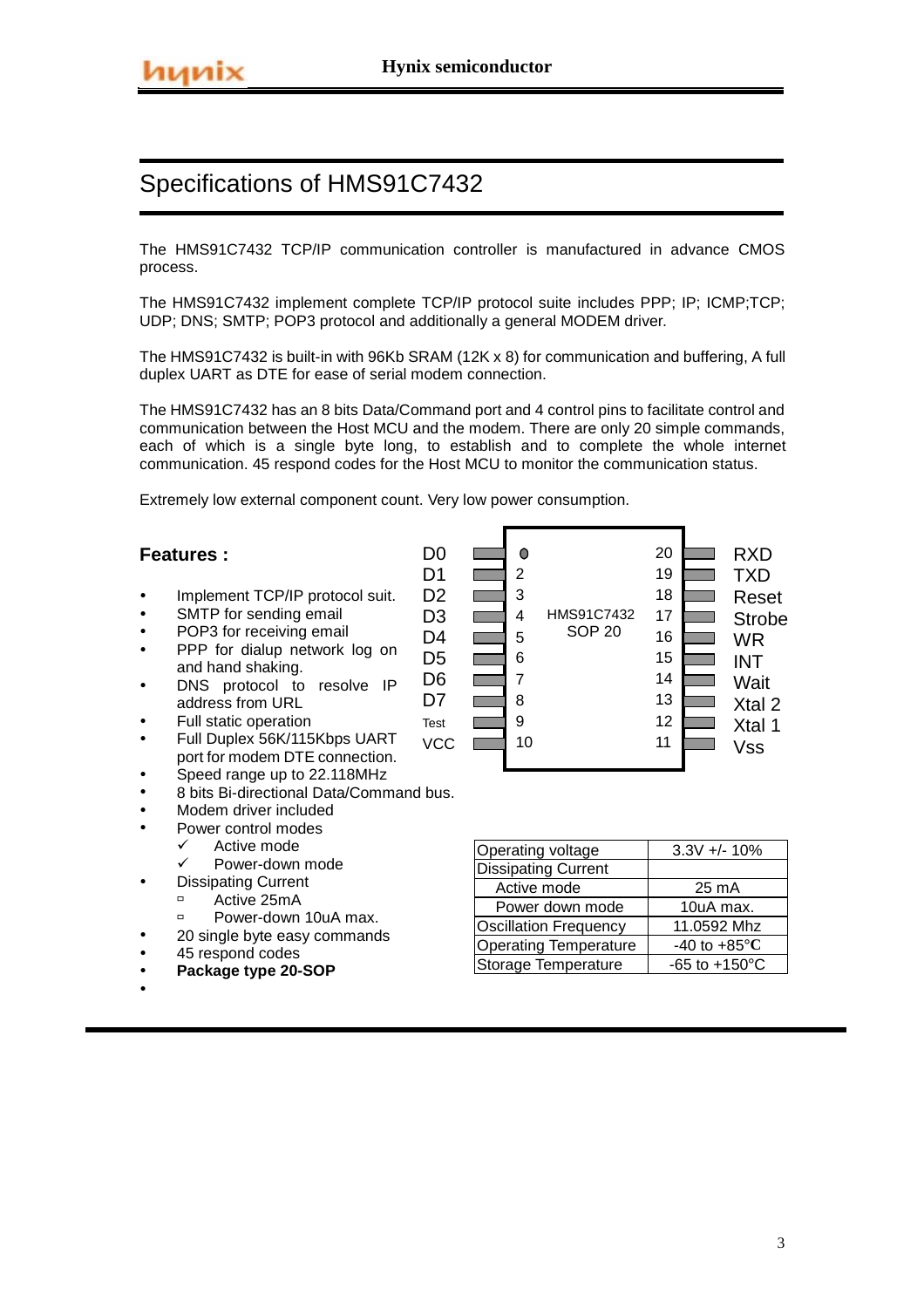| <b>MNEMONIC</b>   | PIN     | <b>TYPE</b>             | NAME AND FUNCTION                                             |
|-------------------|---------|-------------------------|---------------------------------------------------------------|
| Vss               | 14      |                         | Ground : 0V reference.                                        |
| <b>Vcc</b>        | 9       |                         | Power Supply: This is the power supply voltage for            |
|                   |         |                         | normal, and power-down operation.                             |
| D0 to D7          | $1 - 8$ | $\mathsf{I}/\mathsf{O}$ | Data/Command Port: This is an 8 bit bi-directional I/O        |
|                   |         |                         | port with internal pull-ups. This port is for data transfer   |
|                   |         |                         | between Host MCU, it also serves as command reception         |
|                   |         |                         | and responds code issuance port from and to the Host<br>MCU.  |
| <b>WAIT</b>       | 14      | Out                     | <b>WAIT</b> : Handshake signal. When low it indicates that is |
|                   |         |                         | OK to start a cycle (assert a strobe), when high it           |
|                   |         |                         | indicates that it is OK to end the cycle (de-assert a         |
|                   |         |                         | strobe).                                                      |
| <b>INT</b>        | 15      | Out                     | <b>INT</b> : Active LOW Output a request to the Host MCU if   |
|                   |         |                         | data/respond code are to be sent.                             |
| WR.               | 16      | In.                     | <b>WRITE</b> : Active LOW write enable pin. Set this pin LOW  |
|                   |         |                         | for a write cycle. Set this pin HIGH for a read cycle.        |
| <b>STROBE</b>     | 17      | <b>In</b>               | <b>STROBE</b> : Data strobe signal. Active low indicates a    |
|                   |         |                         | Data_Read or Data_Write operation is in process.              |
| <b>RXD</b>        | 20      | In.                     | RXD: UART serial input port.                                  |
| TXD.              | 19      | Out                     | TXD : UART serial output port.                                |
| <b>RESET</b>      | 13      | In.                     | <b>RESET</b> : A high level on this pin for 2us while the     |
|                   |         |                         | oscillator is running resets the device.                      |
| <b>TEST</b>       | 10      | In.                     | TEST : Test pin, should be stuck at zero when normal          |
|                   |         |                         | operation.                                                    |
| XTAL 1            | 11      | In.                     | XTAL1 : Input to the inverting oscillator amplifier and       |
|                   |         |                         | input to the internal clock generator circuits.               |
| XTAL <sub>2</sub> | 12      | Out                     | XTAL2 : Output to the inverting oscillator amplifier.         |

Table 1. Pin descriptions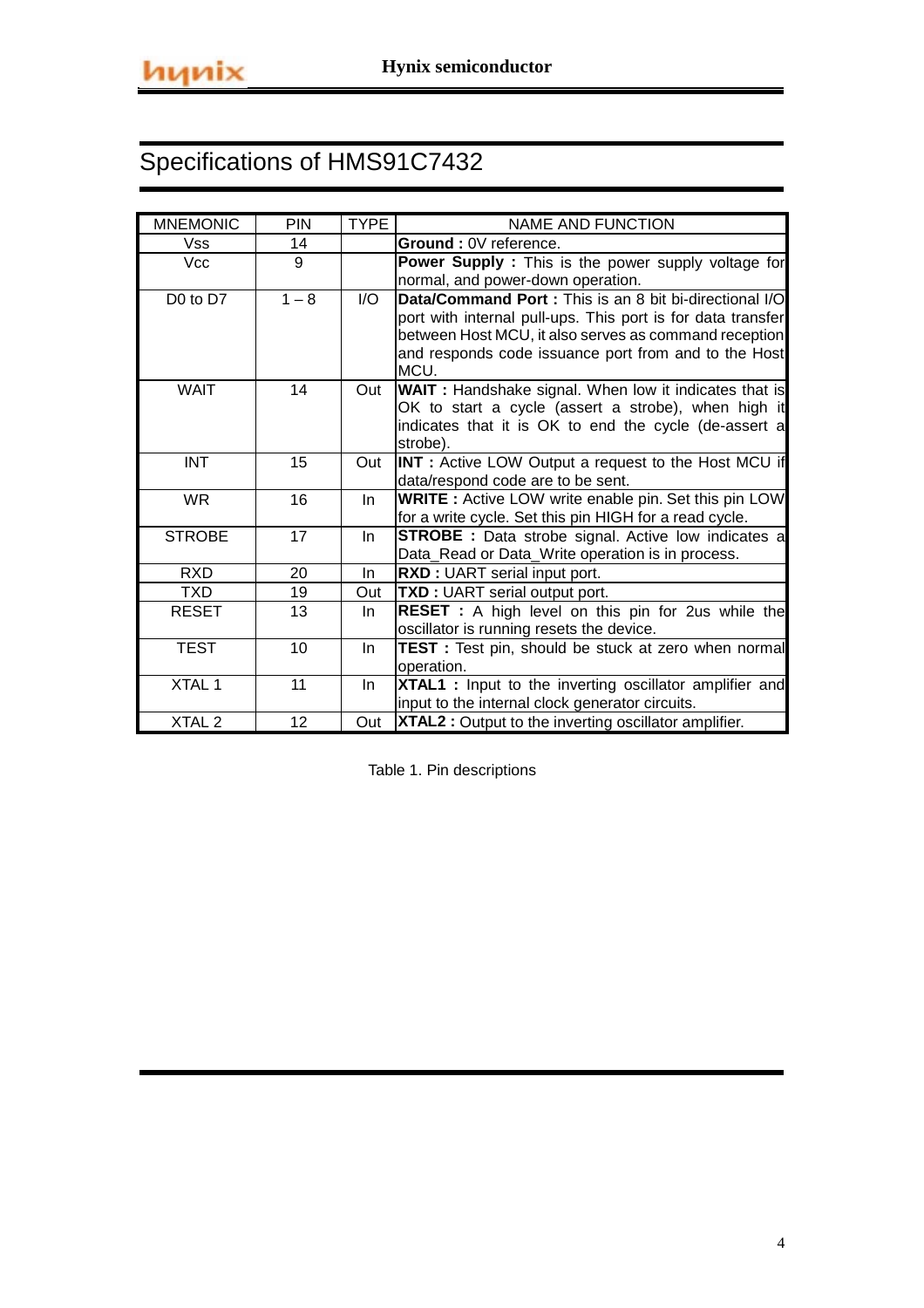

Figure 1. Data Write Cycle waveform

### **Data Write cycle phase transitions:**

- 1. The Write line is asserted and the data is output to the parallel port
- 2. The data strobe is asserted, since WAIT is asserted low
- 3. The port waits for the acknowledge from the HMS91C7432 (WAIT de-asserted)
- 4. The data strobe is de-asserted
- 5. The write cycle ends
- 6. WAIT is asserted low to indicate that the next cycle may begin



Figure 2. Data Read Cycle waveform

### **Data Read cycle phase transitions:**

- 1. The Write line is set to HIGH to indicate read request
- 2. The data strobe is asserted, since WAIT is asserted low
- 3. The port waits for the acknowledge from the HMS91C7432 (WAIT de-asserted)
- 4. The data strobe is de-asserted after data is stored and the read cycle ends
- 5. WAIT is asserted low to indicate that the next cycle may begin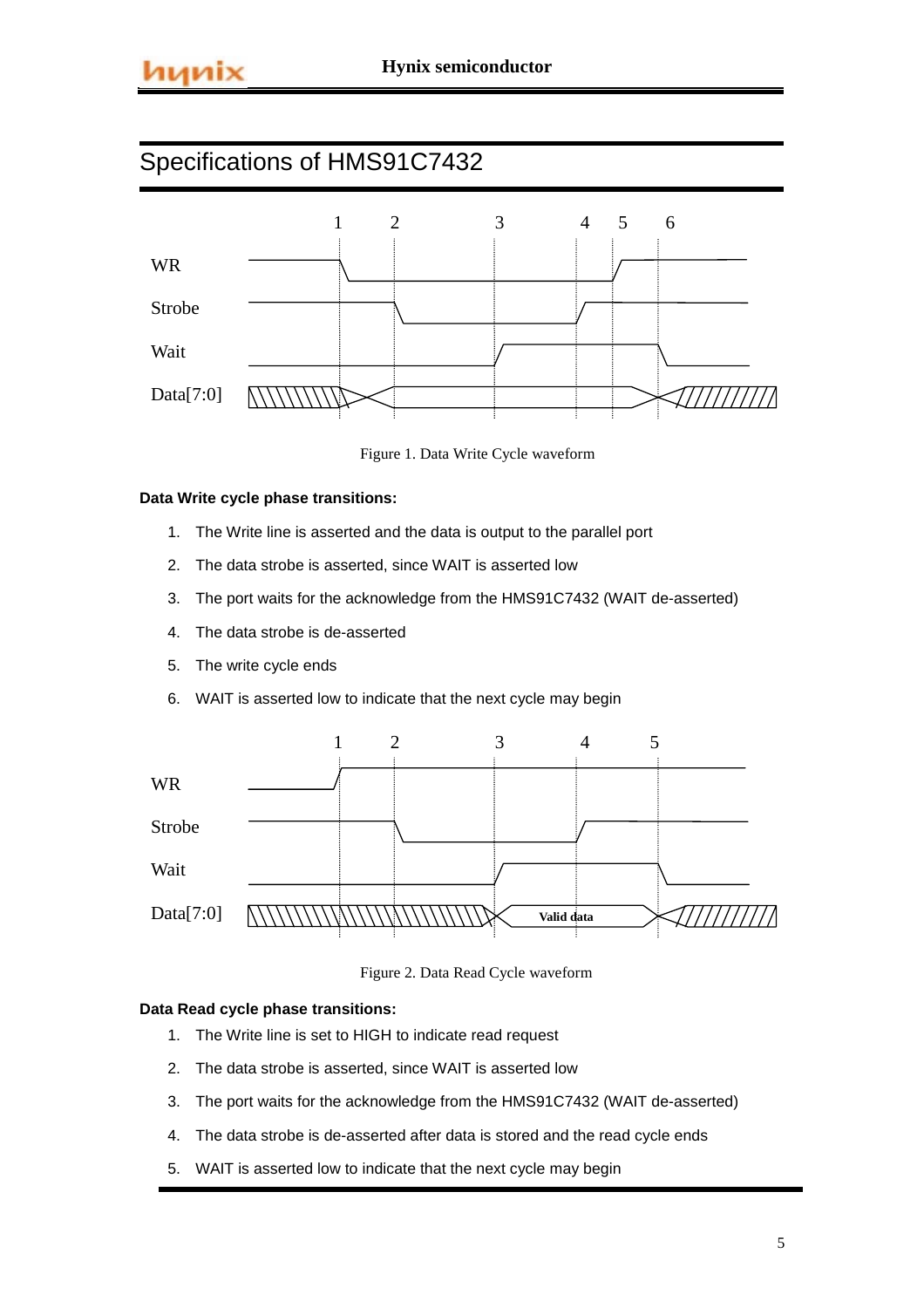## ❏ DC Characteristics

 $(Ta = -20$  To  $+85$  , Vcc =  $5V\{10\},$  Vss = 0V)

| <b>SYMBOL</b>         | <b>PARAMETER</b>                                                                | <b>TEST</b>            |            | <b>LIMITS</b>    | <b>UNIT</b> |
|-----------------------|---------------------------------------------------------------------------------|------------------------|------------|------------------|-------------|
|                       |                                                                                 | <b>CONDITIONS</b>      | <b>MIN</b> | <b>MAX</b>       |             |
| $\rm V_{II}$          | Input low voltage, except Reset                                                 |                        | $-0.5$     | $0.2$ Vcc- $0.1$ | V           |
| $V_{IL1}$             | Input low voltage, Reset                                                        |                        | $-0.5$     | $0.2Vec{+}0.1$   | V           |
| V <sub>IH</sub>       | Input high voltage, except Xtal1, Reset                                         |                        | $0.7$ Vcc  | $Vec{+}0.5$      | V           |
| V <sub>III1</sub>     | Input high voltage, Xtal1                                                       |                        | $0.7$ Vcc  | $Vec+0.5$        | V           |
| V <sub>III2</sub>     | Input high voltage, Reset                                                       |                        | $0.6$ Vcc  | $Vec{+}0.5$      | V           |
| $V_{OL}$              | Output low voltage, D0~D7, Strobe,<br>WR, INT, Wait                             | $I_{OL}$ = 3.5mA       |            | 1.0              | V           |
| $V_{OH}$              | Output high voltage, D0~D7, Strobe,<br>WR, INT, Wait                            | $I_{OH}$ = -25 $\mu$ A | $0.75$ Vcc |                  | V           |
| $\mathbf{I}_{\rm IL}$ | Logical 0 input current, D0~D7, Strobe,<br>WR, INT, Wait                        | $V_{IN} = 0.45V$       | $-10$      | $-50$            | $\mu A$     |
| $I_{TL}$              | Logical 1-to-0 input current,<br>D0~D7,Strobe,WR,INT,Wait                       | $V_{IN}$ = 3.0V        | $-65$      | $-650$           | $\mu A$     |
| $I_{CC}$              | Power supply current :<br>Active mode@11.0592MHz<br>Power-down mode @11.0592MHz | $Vec = 5V$             |            | 16<br>10         | mA<br>μA    |

#### NOTES :

1. See Figure 3 through 5 for Icc test conditions. Minimum Vcc for power down is 2V.

2. Under steady state (non-transient) conditions, $I_{OL}$  must be externally limited as follows : Maximum I<sub>OL</sub> per port : 10mA

Maximum  $\rm I_{OL}$  per 8-bit port D0~D7,Strobe,WR,INT,Wait : 15mA

Maximum total  $I_{OL}$  for all output pins :  $71mA$ 

If  $I_{OL}$  exceeds the test condition,  $V_{OL}$  may exceed the related specification. Pins are not guaranteed to sink current greater than the listed test conditions.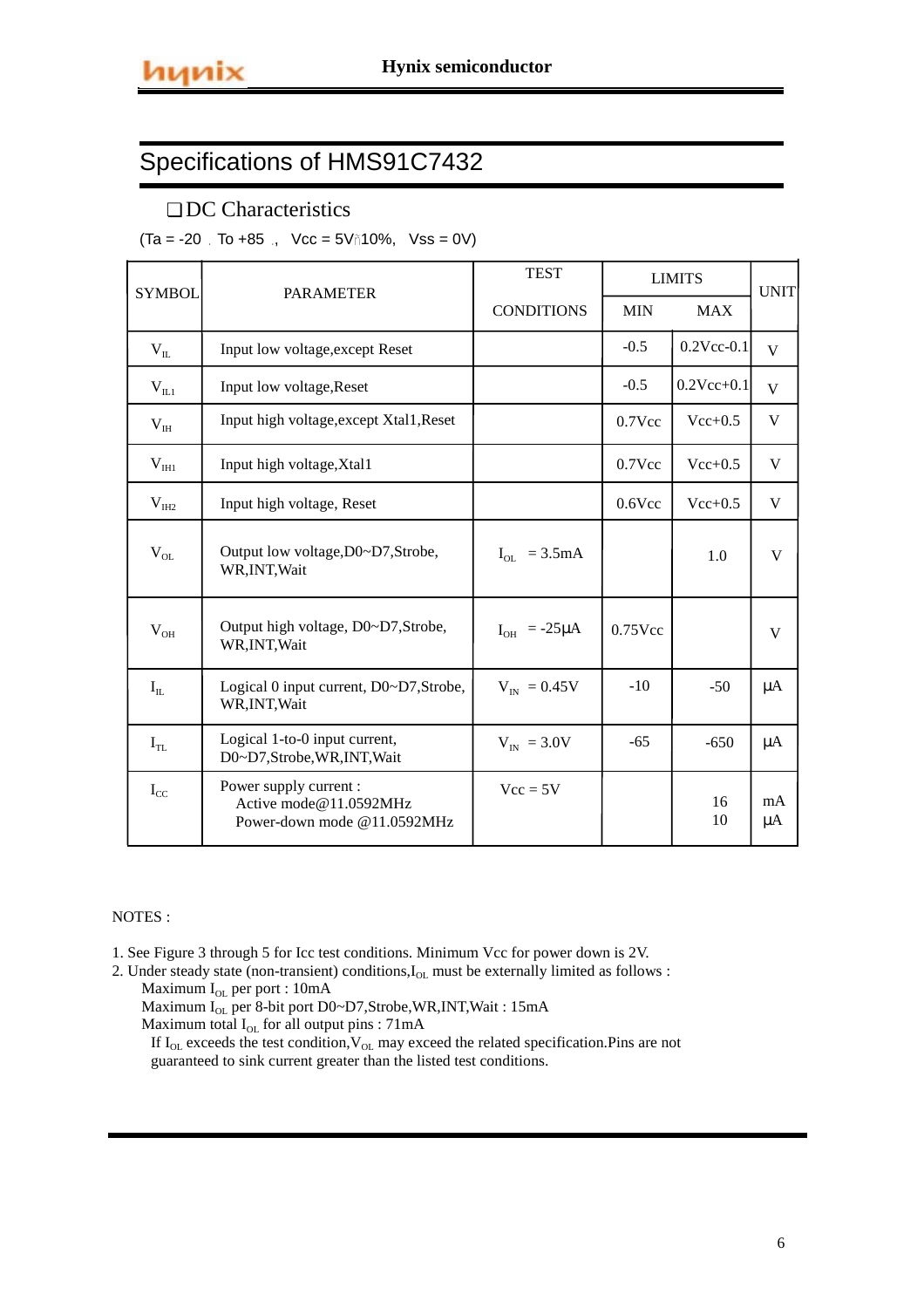## ❏ DC Characteristics(Cont.)

 $(Ta = -20$  To  $+85$  , Vcc = 3.3V $\hat{n}$ 10%, Vss = 0V)

|               |                                                                  | <b>TEST</b>            |            | <b>LIMITS</b> | <b>UNIT</b> |
|---------------|------------------------------------------------------------------|------------------------|------------|---------------|-------------|
| <b>SYMBOL</b> | <b>PARAMETER</b>                                                 | <b>CONDITIONS</b>      | <b>MIN</b> | <b>MAX</b>    |             |
| $V_{IL}$      | Input low voltage, except Reset                                  |                        | $-0.5$     | 0.8           | V           |
| $\rm V_{II1}$ | Input low voltage, Reset                                         |                        | $-0.5$     | 0.8           | V           |
| $V_{III}$     | Input high voltage, except Xtal1, Reset                          |                        | $0.7$ Vcc  | $Vec+0.3$     | V           |
| $V_{HH}$      | Input high voltage, Xtal1                                        |                        | $0.7$ Vcc  | $Vec+0.3$     | V           |
| $V_{IH2}$     | Input high voltage, Reset                                        |                        | $0.6$ Vcc  | $Vec+0.3$     | V           |
| $\rm V_{OL}$  | Output low voltage, D0~D7, Strobe,<br>WR, INT, Wait              | $I_{OL} = 1.6mA$       |            | 0.45          | V           |
| $V_{OH}$      | Output high voltage, D0~D7,Strobe,<br>WR, INT, Wait              | $I_{OH}$ = -20 $\mu$ A | 2.7        |               | V           |
| $I_{IL}$      | Logical 0 input current, D0~D7, Strobe,<br>WR, INT, Wait         | $V_{IN} = 0.45V$       | -6         | $-50$         | $\mu A$     |
| $I_{TL}$      | Logical 1-to-0 input current,<br>D0~D7,Strobe,WR,INT,Wait        | $V_{IN}$ = 2.0V        | $-40$      | $-250$        | $\mu A$     |
| $I_{CC}$      | Power supply current :<br>Active mode@11.0592<br>Power-down mode | $Vec = 3.3V$           |            | 10<br>10      | mA<br>μA    |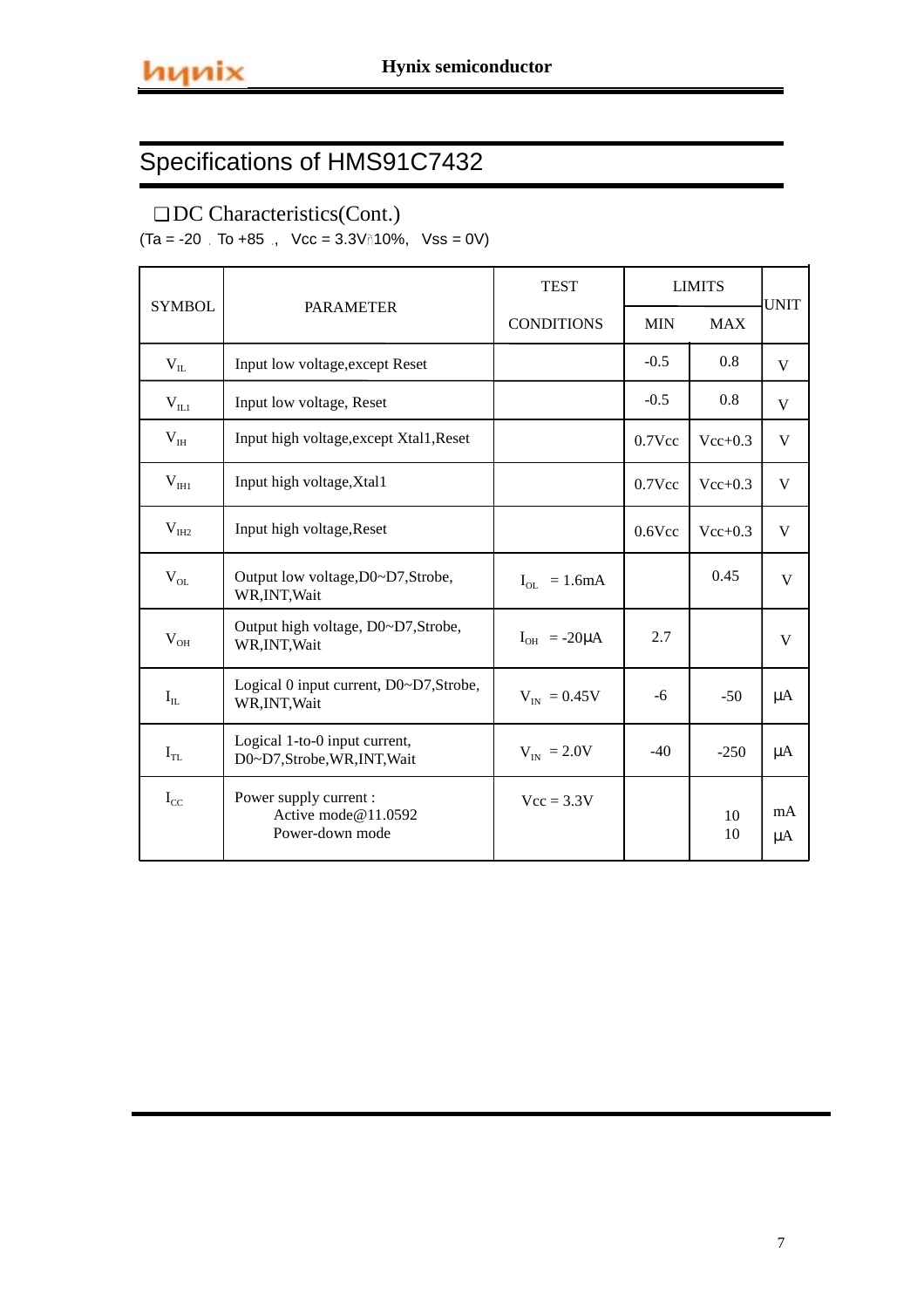



All other pins are disconnected. All other pins are disconnected.



Figure 4. Icc Test Condition,Power Down Mode



Figure 5. Clcok signal Wavefoerm for Icc Tests in Active Mode

 $tCLCH = tCHCL = 5ns$ 

NOTES :

1. Icc(active mode) is measured with: Xtal1 driven with tCLCH = tCHCL = 5ns, VIL = Vss + 0.5V, VIH = Vcc - 0.5V,  $X2 = N.C$ . Reset = Vcc, all other pins are disconnected. Icc would be slightly higher if a crystal oscillator is used (appr. 1mA) 2. Icc(power down mode) is measured with:  $Xtal1 = Vss$ ,  $Xtal2 = N.C.,$  Reset = Vss, all other pins are disconnected.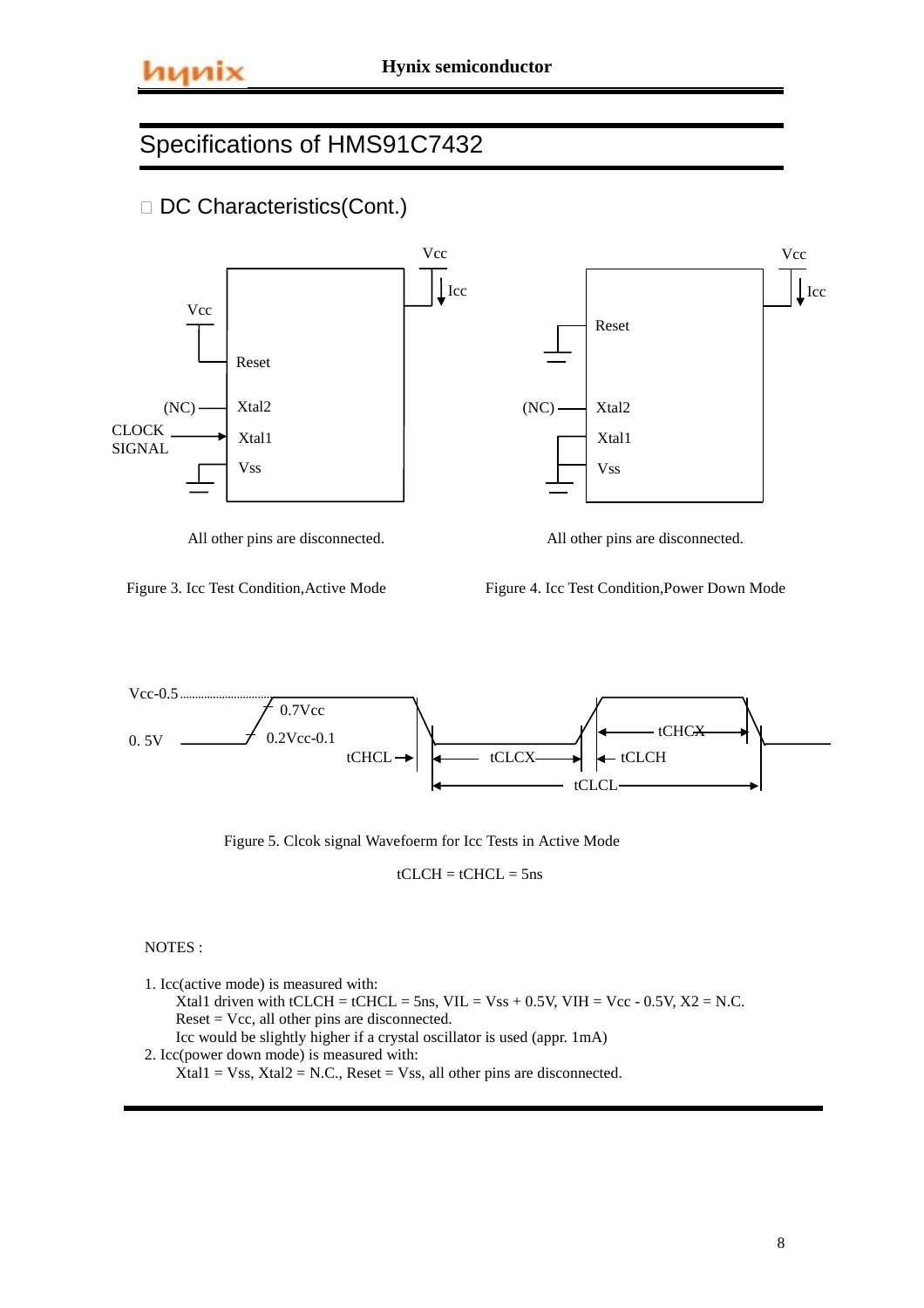l,

# Specifications of HMS91C7432

## -ACELECTRICAL CHARACTERISTICS

 $(Ta = -20^{\circ}C \quad To +85^{\circ}C, \text{ Vcc} = 5.0V + 10\%, 3.3V + 10\%, \text{ Vss} = 0V)$ 

## **EXTERNAL CLOCK DRIVE**

|              |                  |     | $5.0V + - 10\%$ |     | $3.3V + 10\%$ |            |
|--------------|------------------|-----|-----------------|-----|---------------|------------|
| Symbol       | <b>Parameter</b> | Min | <b>Max</b>      | Min | <b>Max</b>    | Unit       |
| $1/t_{CLCL}$ | Osc. Feq.        | 3.5 | 25              | 3.5 | 20            | <b>MHz</b> |
| $t_{CHCX}$   | High Time        | 20  |                 | 15  |               | ns.        |
| $t_{CLCX}$   | Low Time         | 20  |                 | 15  |               | ns.        |
| $t_{CLCH}$   | Rise Time        |     | 20              |     | 25            | ns.        |
| $t_{CHCL}$   | Fall Time        |     | 20              |     | 25            | ns         |

## **EXTERNAL CLOCK DRIVE WAVEFORM**

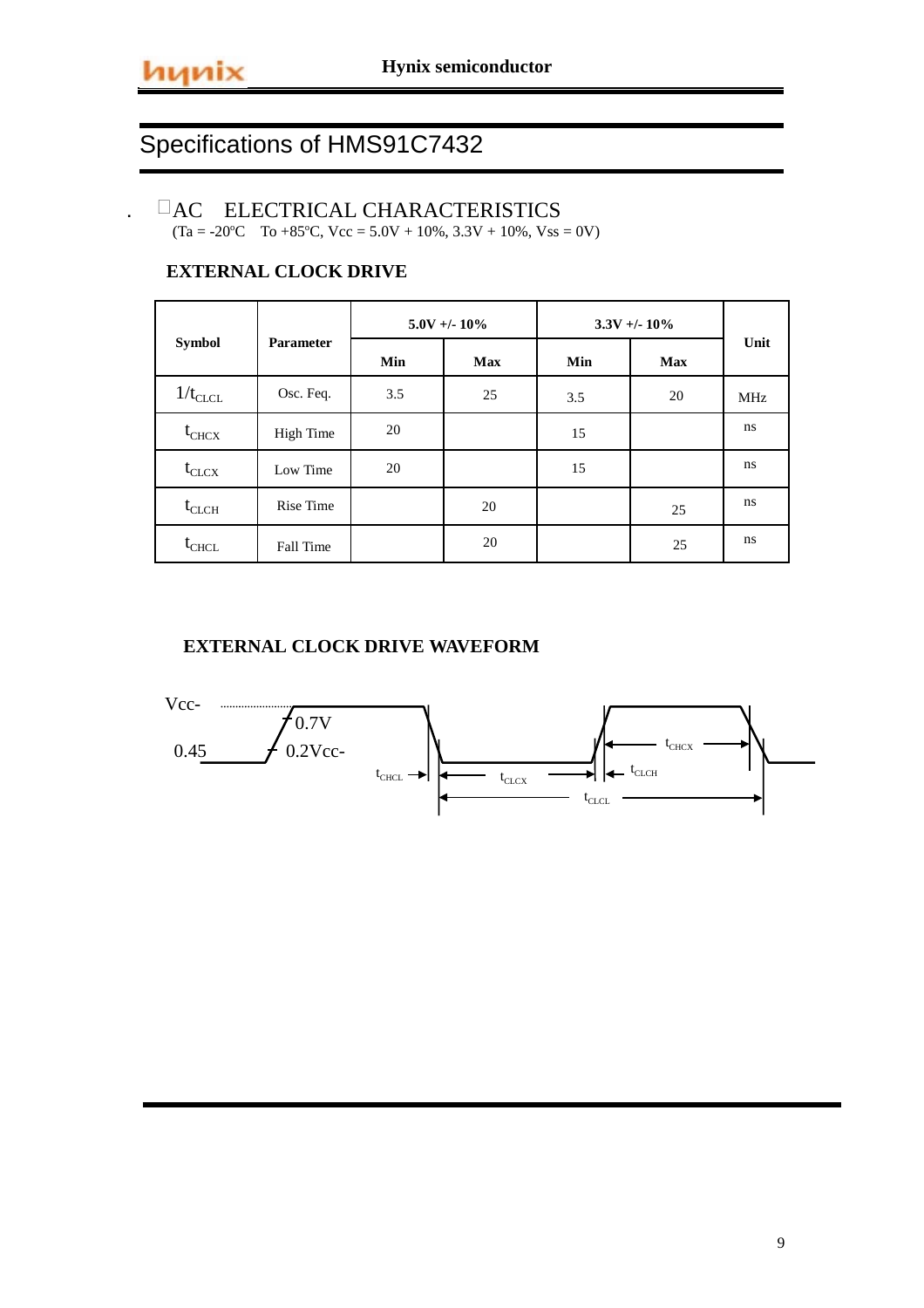## **Data format for communication between HMS91C7432 and the host MCU**



Figure 3. Data packet format

## **Field description :**

| <b>Field</b> | <b>Description</b>                                                                                                                                                                                                                                       | Value                                                                    |
|--------------|----------------------------------------------------------------------------------------------------------------------------------------------------------------------------------------------------------------------------------------------------------|--------------------------------------------------------------------------|
| Sync 1       | Synconization for start of Command/Data packet.                                                                                                                                                                                                          | Always set to 0x7E                                                       |
| Sync 2       | As above                                                                                                                                                                                                                                                 | Always set to 0xFE                                                       |
| Control code | This is the command code field in simple command In simple<br>mode. Specify the "Type of command" in complex mode $0 \times 80 \sim 0 \times 89$ .<br>command mode.                                                                                      | commandl<br>In complex command<br>mode $0x00 - 0x06$<br>Refer to table 3 |
| Length       | Specify the length of the Data field.                                                                                                                                                                                                                    | $0 - 131$                                                                |
| Data fields  | Max. length of 131 octets for each packet containing Refer to the explaination<br>structures for complex command data; setup of the communication<br>parameters; reponse code and mail text contents in mode.<br>various communication mode accordingly. |                                                                          |
| Data ID      | Specify the types of data containing in the current $0 \times 00 \sim 0 \times 34$<br>packet.                                                                                                                                                            | refer to the table 4                                                     |
| Data Flag    | Specify whether the current packet is the last packet or $\alpha$ ox00 more packet follow<br>more packet follow.                                                                                                                                         | 0x01 last packet                                                         |
| Reserved     | Reserved for test purpose. Disregard this field in Not applicable<br>normal operation.                                                                                                                                                                   |                                                                          |
|              | Data $0 \sim 127$ Contain max 128 octets of data                                                                                                                                                                                                         | Single byte data                                                         |

Table 2. Field descriptions for communication packet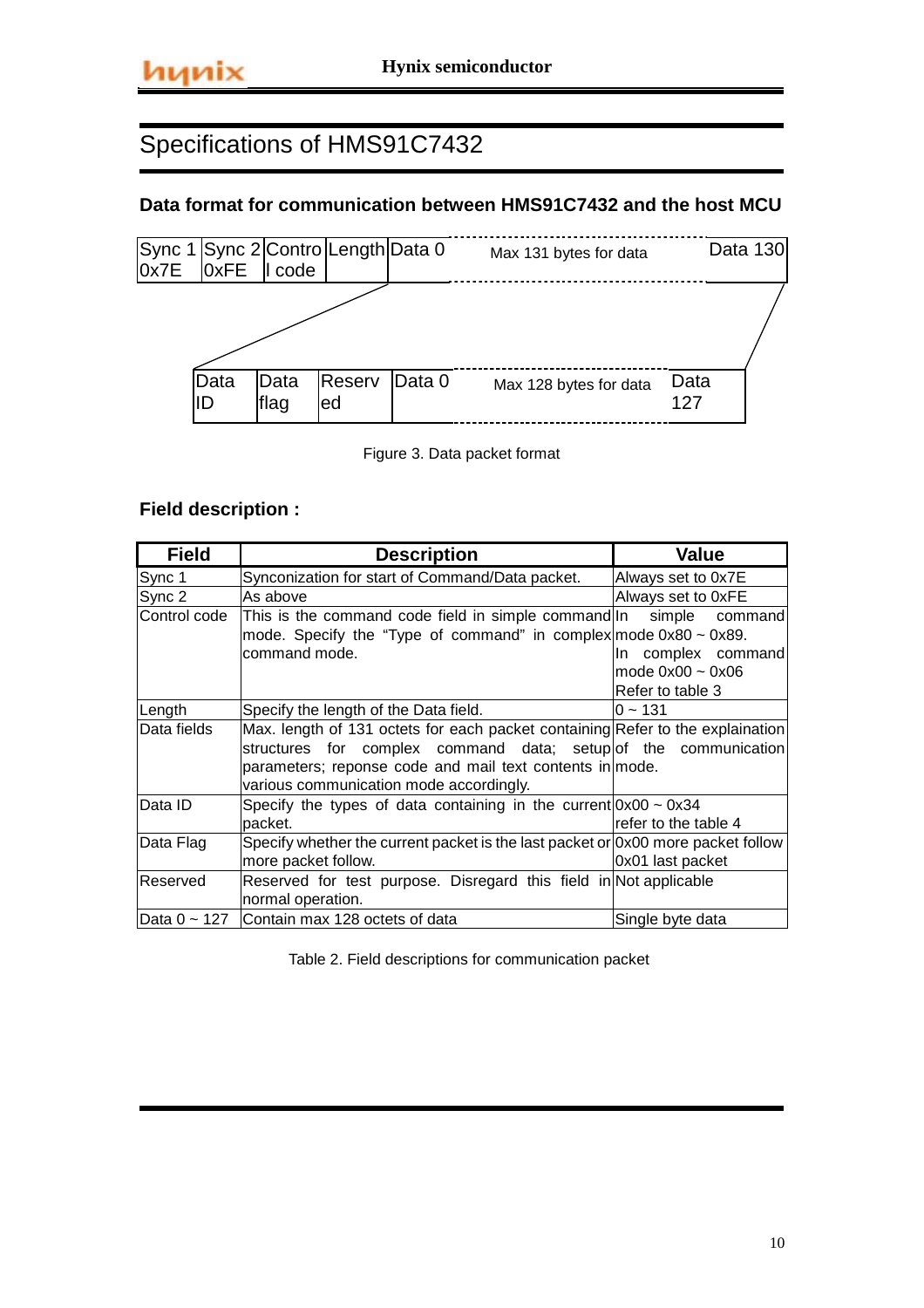## **Table 3. Listing of Control Code**

| <b>Control</b> | <b>Description</b>                                                                                                      | <b>Direction</b>      |
|----------------|-------------------------------------------------------------------------------------------------------------------------|-----------------------|
| Code           |                                                                                                                         |                       |
| 0x00           | Use this control code for complex command mode and mail text                                                            | <b>Bi-directional</b> |
|                | transfer. This is a bi-directional command code. HMS91C7432                                                             | depending on          |
|                | uses this code to pass mail's information and mail's body to the                                                        | the Data ID           |
|                | host.                                                                                                                   |                       |
| 0x01           | For HMS91C7432 to issue complex command to the host to                                                                  | HMS91C7432            |
|                | request for Line Connection Info (refer to Table 5 for Info Listing).                                                   | To Host               |
| 0x02           | For HMS91C7432 to issue Result Code to the host (refer to Table                                                         | HMS91C7432            |
| 0x03           | 6 for Result Code Listing).<br>For HMS91C7432 to issue the Connection Status to the host                                | To Host<br>HMS91C7432 |
|                | (refer to Table 7 for Connection Status Listing). The issuance of                                                       | To Host               |
|                | the Connection Status is in respond to the Host's request using                                                         |                       |
|                | Control Code 0x04 in the complex command mode.                                                                          |                       |
| 0x04           | Host use this control code to request the report for Connection                                                         | Host to               |
|                | Status. This code is to be used in Simple Command mode.                                                                 | HMS91C7432            |
| 0x05           | Host use this control code to request the report for SMTP                                                               | Host to               |
|                | Processing Status. This code is to be used in Simple Command                                                            | HMS91C7432            |
|                | Mode.                                                                                                                   |                       |
| 0x06           | For HMS91C7432 to issue the SMTP Processing Status (refer to                                                            | HMS91C7432            |
|                | Table 8 for the SMTP Status Listing). The issuance of the SMTP                                                          | To Host               |
|                | Processing Status is in respond to the Host's request using                                                             |                       |
|                | Control Code 0x05 in the complex command mode.                                                                          |                       |
| 0x80           | Initiate Modem - host's command in Simple Command mode.<br>Instruct the HMS91C7432 to initialize the Modem and send the | Host to<br>HMS91C7432 |
|                | pre-set AT initializing string. This command must be issued after                                                       |                       |
|                | the AT initializing string has been passed.                                                                             |                       |
| 0x81           | Terminate - host's command in Simple Command mode. Instruct                                                             | Host to               |
|                | the HMS91C7432 to terminate the current process.                                                                        | HMS91C7432            |
| 0x82           | Log In ISP - host's command in Simple Command mode. Instruct                                                            |                       |
|                | the HMS91C7432 to Login to the ISP. When the command is                                                                 |                       |
|                | accepted, HMS91C7432 will run the login process automatically                                                           | Host to               |
|                | and report to the host by using Control Code 0x02 complex                                                               | HMS91C7432            |
|                | command. The whole login process consists of the following                                                              |                       |
|                | steps, and Connection Status will be reported on each step.                                                             |                       |
|                | Modem off hook<br>1.                                                                                                    |                       |
|                | Dial up ISP<br>2.                                                                                                       |                       |
|                | 3.<br>Modem handshake                                                                                                   |                       |
|                | 4.<br>Logon and authentication check using PPP<br>The Login process ends when the authentication check is passed        |                       |
|                | or in any cases a connection failure occurs.                                                                            |                       |
|                |                                                                                                                         |                       |
|                | This command must be issued after the Login information have                                                            |                       |
|                | been passed, otherwise, HMS91C7432 will issue request using                                                             |                       |
|                | Control Code 0x01 for missing info.                                                                                     |                       |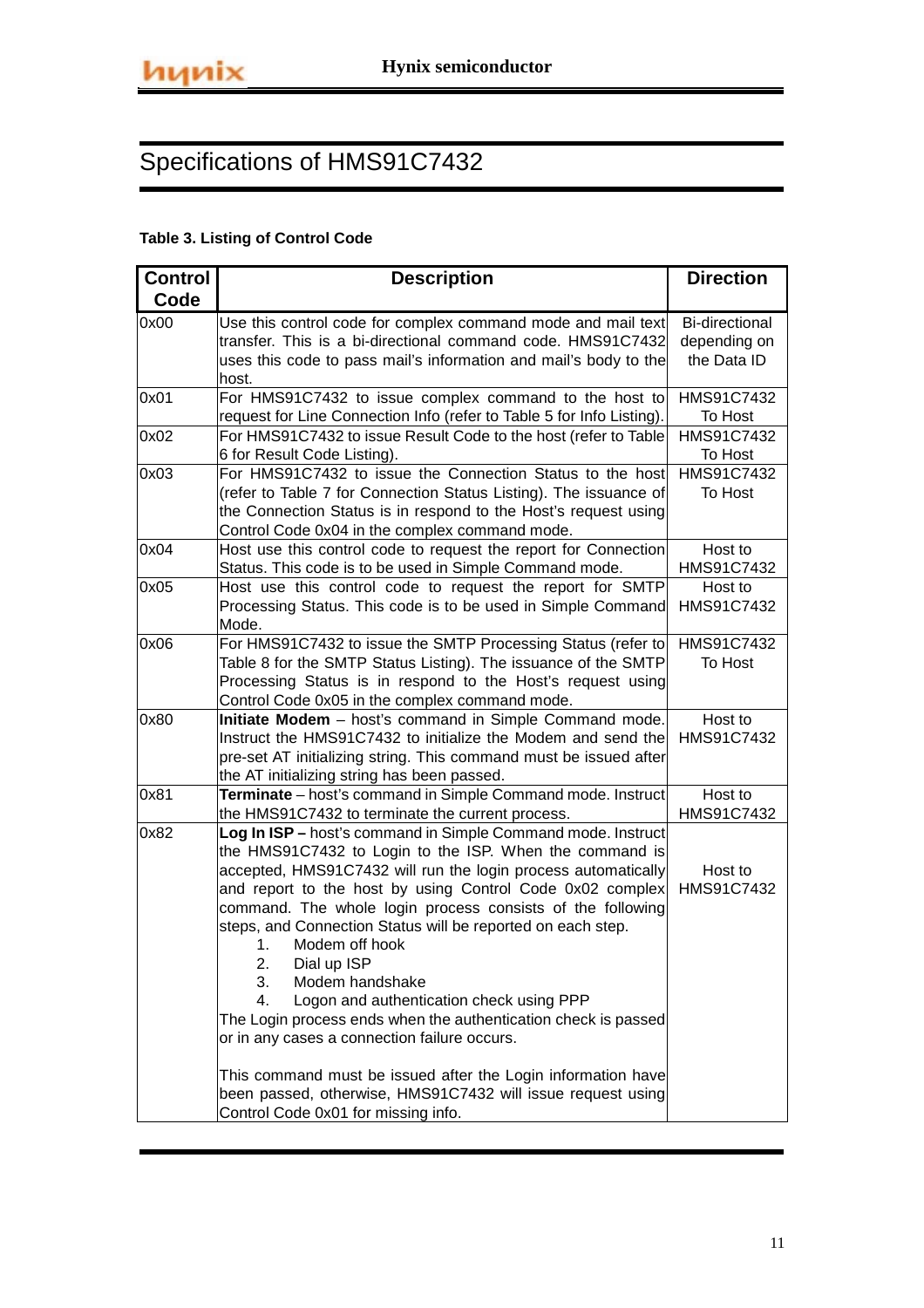### **Continue of Table 3. Listing of Control Code**

| 0x83 | Quit ISP - Host's command in Simple Command mode. Instruct<br>the HMS91C7432 to end the current ISP session. When the<br>command is accepted, HMS91C7432 will run the Disconnect<br>process automatically and report to the host by using Control<br>Code 0x02 complex command. The whole Disconnect process<br>consists of the following steps, and Connection Status will be<br>reported on each step.<br>Quit the ISP internet connection<br>$1_{-}$<br>2.<br>Disconnect the telephone line<br>Hang up the modem and modem go On Hook<br>3.                                                                                                                                                                                            | Host to<br>HMS91C7432 |
|------|-------------------------------------------------------------------------------------------------------------------------------------------------------------------------------------------------------------------------------------------------------------------------------------------------------------------------------------------------------------------------------------------------------------------------------------------------------------------------------------------------------------------------------------------------------------------------------------------------------------------------------------------------------------------------------------------------------------------------------------------|-----------------------|
|      | The Quit process ends when the modem responds with On Hook<br>OK, or in any cases a connection failure occurs.                                                                                                                                                                                                                                                                                                                                                                                                                                                                                                                                                                                                                            |                       |
| 0x84 | Login SMTP Server - Host's command in Simple Command<br>mode. Instruct the HMS91C7432 to login to the dedicated SMTP<br>server. Upon the command is accepted, HMS91C7432 will run the<br>following steps, and Connection Status will be reported on each<br>step.<br>1 <sub>1</sub><br>Run DNS protocol to resolve for the SMTP server's IP<br>address.<br>Register to the SMTP server.<br>2.<br>The Login SMTP process ends when the SMTP server returns an<br>OK response code, or in any cases a Logon failure occurs.                                                                                                                                                                                                                 | Host to<br>HMS91C7432 |
| 0x85 | Quit SMTP Server - Host's command in Simple Command mode.<br>Instruct the HMS91C7432 to end the current SMTP session. Upon<br>the command is accepted, HMS91C7432 will quit the SMTP<br>Server and keep ON LINE (keep connection with the internet).<br>Quit SMTP OK will be reported to the host by using Control Code<br>0x02 complex command.                                                                                                                                                                                                                                                                                                                                                                                          | Host to<br>HMS91C7432 |
| 0x86 | Send Mail Request - Host's command in Simple Command<br>mode. Instruct the HMS91C7432 to get permission from the<br>SMTP server for sending mail. Upon the command is accepted,<br>HMS91C7432 will run the following steps, and Connection Status<br>will be reported on each step.<br>Send the "Send Mail" request to the SMTP server<br>1.<br>2.<br>Pass Sender email address; Recipient email address<br>to the SMTP server for validation.<br>Wait for permission to send the mail's body.<br>3.<br>When the SMTP server accept all the mail info and an OK to send<br>is received, HMS91C7432 will issue Ready to send response<br>using Control Code 0x02 to the host. DO NOT send the mail body<br>before this response is issued. | Host to<br>HMS91C7432 |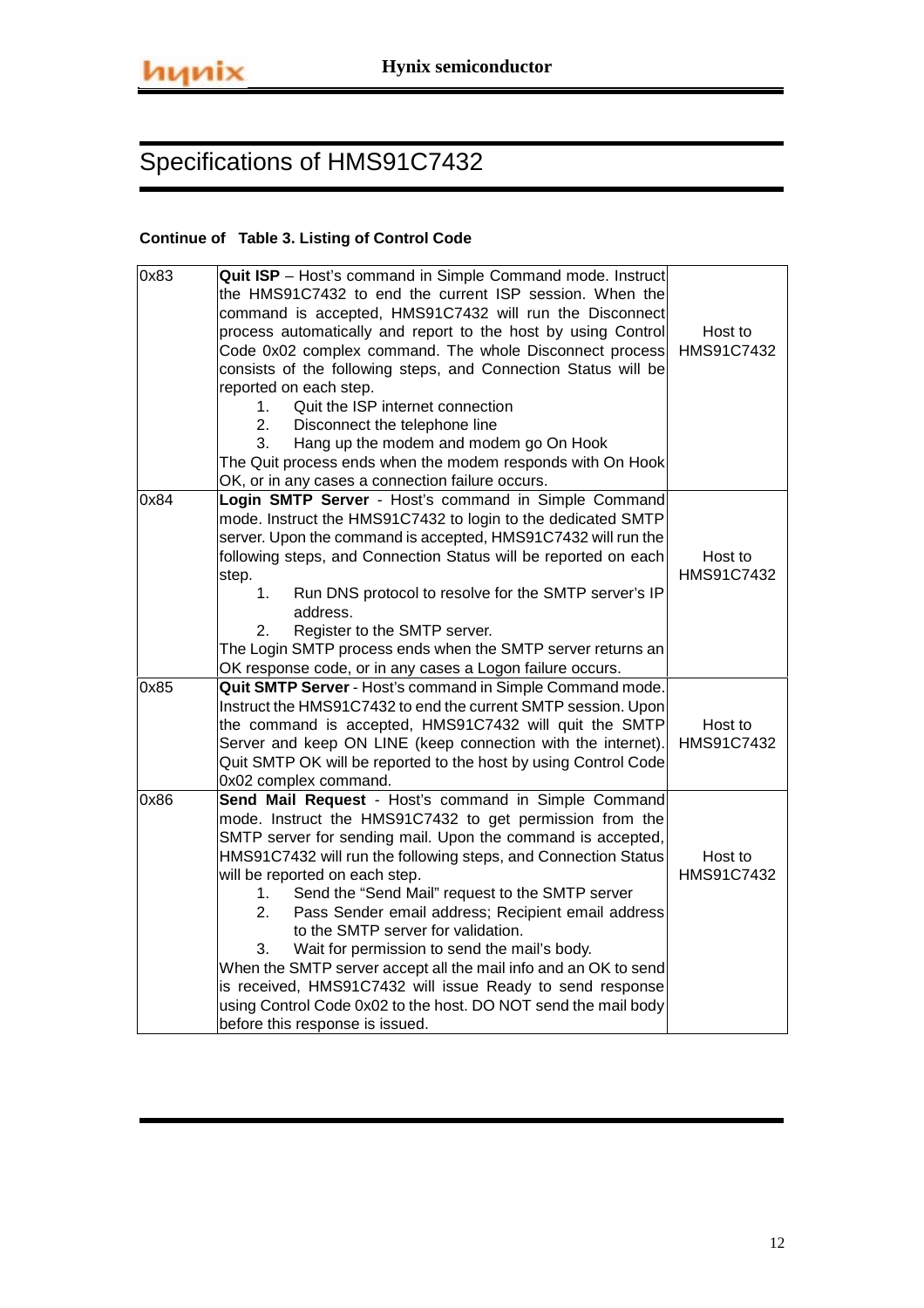### **Continue of Table 3. Listing of Control Code**

| 0x87 | Login POP3 server - Host's command in Simple Command                                                                                                                                                                                                                                                                                             |                       |
|------|--------------------------------------------------------------------------------------------------------------------------------------------------------------------------------------------------------------------------------------------------------------------------------------------------------------------------------------------------|-----------------------|
|      | mode. Instruct the HMS91C7432 to login to the dedicated POP3                                                                                                                                                                                                                                                                                     |                       |
|      | server. Upon the command is accepted, HMS91C7432 will run the                                                                                                                                                                                                                                                                                    |                       |
|      | following steps, and Connection Status will be reported on each                                                                                                                                                                                                                                                                                  | Host to               |
|      | step.                                                                                                                                                                                                                                                                                                                                            | HMS91C7432            |
|      | Run DNS protocol to resolve for the POP3 server's IP<br>1.<br>address.                                                                                                                                                                                                                                                                           |                       |
|      | Register to the POP3 server and run the authentication<br>2.<br>check process                                                                                                                                                                                                                                                                    |                       |
|      | If authentication check is passed, request the POP3<br>3.<br>server to return the number of mail contain in the<br>mailbox.                                                                                                                                                                                                                      |                       |
|      | If UIDL option is set (refer to Table 4 for explanation of<br>4.<br>UIDL option), request the POP3 server to return the<br>Length and UID for each mail in the mailbox.                                                                                                                                                                          |                       |
|      | The Login POP3 process ends when the POP3 server returns the<br>number of mail and or the UIDL, or in any cases a Logon failure<br>occurs. Upon receipt of the "Number of Mail" info and the UIDL<br>info, HMS91C7432 will pass these info to the host by using<br>Complex Command mode with Control Code 0x00.                                  |                       |
|      | The Login POP3 command must be issued after the POP3 Login<br>information have been passed, otherwise, HMS91C7432 will<br>issue request using Control Code 0x01 for missing info.                                                                                                                                                                |                       |
| 0x88 | Quit POP3 Server - Host's command in Simple Command mode.<br>Instruct the HMS91C7432 to end the current POP3 session. Upon<br>the command is accepted, HMS91C7432 will quit the POP3<br>Server and keep ON LINE (keep connection with the internet).<br>Quit POP3 OK will be reported to the host by using Control Code<br>0x02 complex command. | Host to<br>HMS91C7432 |
| 0x89 | Shut Down HMS91C7432 - Host's command in Simple<br>Command mode. Instruct the HMS91C7432 to enter the Power<br>Down mode. Make sure the SMTP session or the POP3 session is<br>terminated and the line is disconnected before the Shut Down<br>command is issued.                                                                                | Host to<br>HMS91C7432 |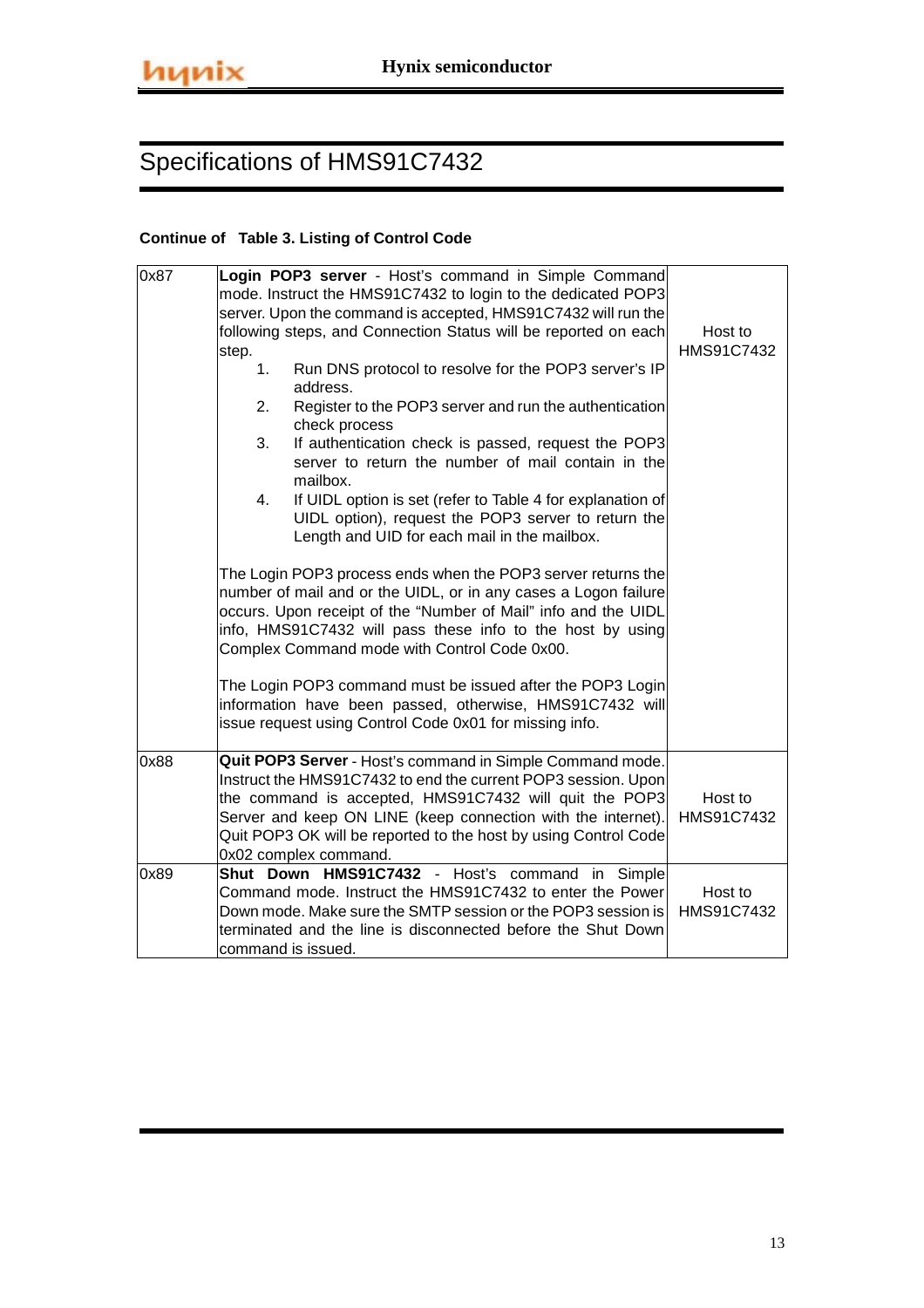## **Table 4. Listing of Data ID**

| Data ID | <b>Description</b>                                             | <b>Command mode</b>          |
|---------|----------------------------------------------------------------|------------------------------|
| 0x00    | Baud rate for HMS91C7432 serial UART port setting.             | Host command                 |
| 0x01    | Modem AT initialize string                                     | 6699                         |
| 0x02    | Modem Result Code listing                                      | 6699                         |
| 0x03    | HMS91C7432 clock selection                                     | 6699                         |
| 0x04    | POP3 UIDL return option                                        | 6699                         |
|         | 0x05~0x20 Reserved by the system. Do Not Use.                  | 6699                         |
| 0x21    | Telephone Number for dialup network.                           | 6699                         |
| 0x22    | User ID for the dialup network account                         | 6699                         |
| 0x23    | Password for the dialup network account                        | 6699                         |
| 0x24    | IP address for the DNS server (if not specified, dynamic DNS   | 6699                         |
|         | server search will be used).                                   |                              |
| 0x25    | SMTP port (if not specified, use default value port 25)        | 6699                         |
| 0x26    | POP3 port (if not specified, use default value port 110)       | 6699                         |
| 0x27    | SMTP server domain name                                        | 6699                         |
| 0x28    | POP3 server domain name                                        | 6699                         |
| 0x29    | User ID for POP3 account                                       | 6699                         |
| 0x2A    | Password for POP3 account                                      | 6699                         |
| 0x2B    | Sender's email address                                         | 6699                         |
| 0x2C    | Recipient's email address                                      | 6699                         |
| 0x2D    | Mail text body                                                 | Host command /<br>HMS91C7432 |
| 0x2E    | Reserved                                                       | data returns<br>N.A          |
| 0x2F    | Reserved                                                       | N.A.                         |
| 0x30    | Number of mail in POP3 server                                  | HMS91C7432                   |
|         |                                                                | returns                      |
| 0x31    | <b>UID listing</b>                                             | HMS91C7432                   |
|         |                                                                | returns                      |
| 0x32    | Get Mail (followed with the mail number)                       | Host command                 |
| 0x33    | Delete Mail from server (followed with the mail number)        | Host command                 |
| 0x34    | Get UID for a particular mail on the server (followed with the | Host command                 |
|         | mail number)                                                   |                              |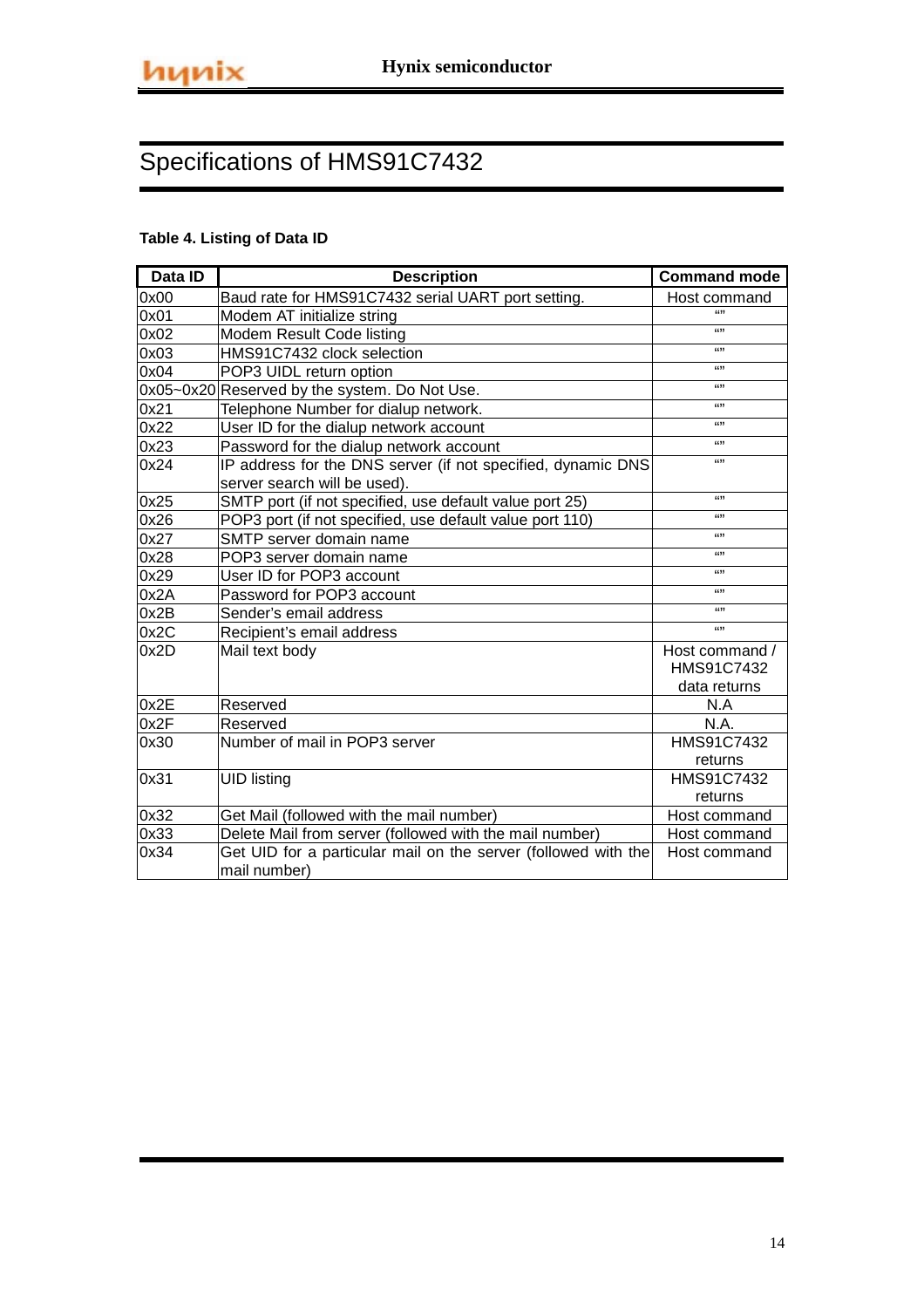### **Table 5. Listing of Info code for complex request mode made by HMS91C7432**

| Data ID   | <b>Description</b>                                |
|-----------|---------------------------------------------------|
| Data ID.0 | Requesting Recipient's and Sender's email address |
| Data ID.1 | Requesting Password for POP3 account              |
| Data ID.2 | Requesting User ID for POP3 account               |
| Data ID.3 | <b>Requesting Domain Name for POP3 server</b>     |
| Data ID.4 | <b>Requesting Domain Name for SMTP server</b>     |
| Data ID.5 | Requesting Password for dialup network account    |
| Data ID.6 | Requesting User ID for dialup network account     |
| Data ID.7 | Requesting Telephone number for dialup account    |

Note on use: Whenever the HMS91C7432 needs network connection info, and it is missing or corrupted in HMS91C7432 memory, HMS91C7432 will issue a request using complex command mode with Control Code 0x01 following with the above Data ID for necessary information return. Each bit of the Data ID, if set, indicates the co-responding info is needed.

### **Table 6. Listing of Response Code issued by HMS91C7432**

In respond to the host's command, the HMS91C7432 always return the following Response Code by using complex command mode with Control Code 0x02. The time taking to a response is variable and mostly depending on the physical connection and the network traffic. Make sure a response code is received before issuing a new command.

| <b>Response</b><br>Code | <b>Description</b>                                                                                           | <b>Related layer and</b><br>protocol |
|-------------------------|--------------------------------------------------------------------------------------------------------------|--------------------------------------|
| 0x40                    | <b>Modem is ready</b>                                                                                        | Modem initialization                 |
| 0x41                    | <b>Connected –</b> modem is connected to the remote terminal                                                 | <b>Modem Dialup</b>                  |
| 0x42                    | Modem not ready – modem is not presented or modem does Modem initialization<br>not return a correct response |                                      |
| 0x43                    | No Carrier – No carrier signal is detected. Modem will hang Modem Dialup<br>up automatically.                |                                      |
| 0x44                    | <b>Error</b> – Modem internal error or unknown modem error.                                                  | Modem Dialup                         |
| 0x45                    | No Dial tone – No dial tone is detected. Possibly the phone Modem Dialup<br>line is not connected.           |                                      |
| 0x46                    | <b>Busy</b> – Line is busy.                                                                                  | <b>Modem Dialup</b>                  |
| 0x47                    | No answer - phone is no answer                                                                               | <b>Modem Dialup</b>                  |
| 0x48                    | Modem Hang Up - The modem is disconnected.                                                                   | Modem Dialup                         |
| 0x49                    | Internet Logon OK - The internet account authentication is PPP<br>passed, Logon success.                     |                                      |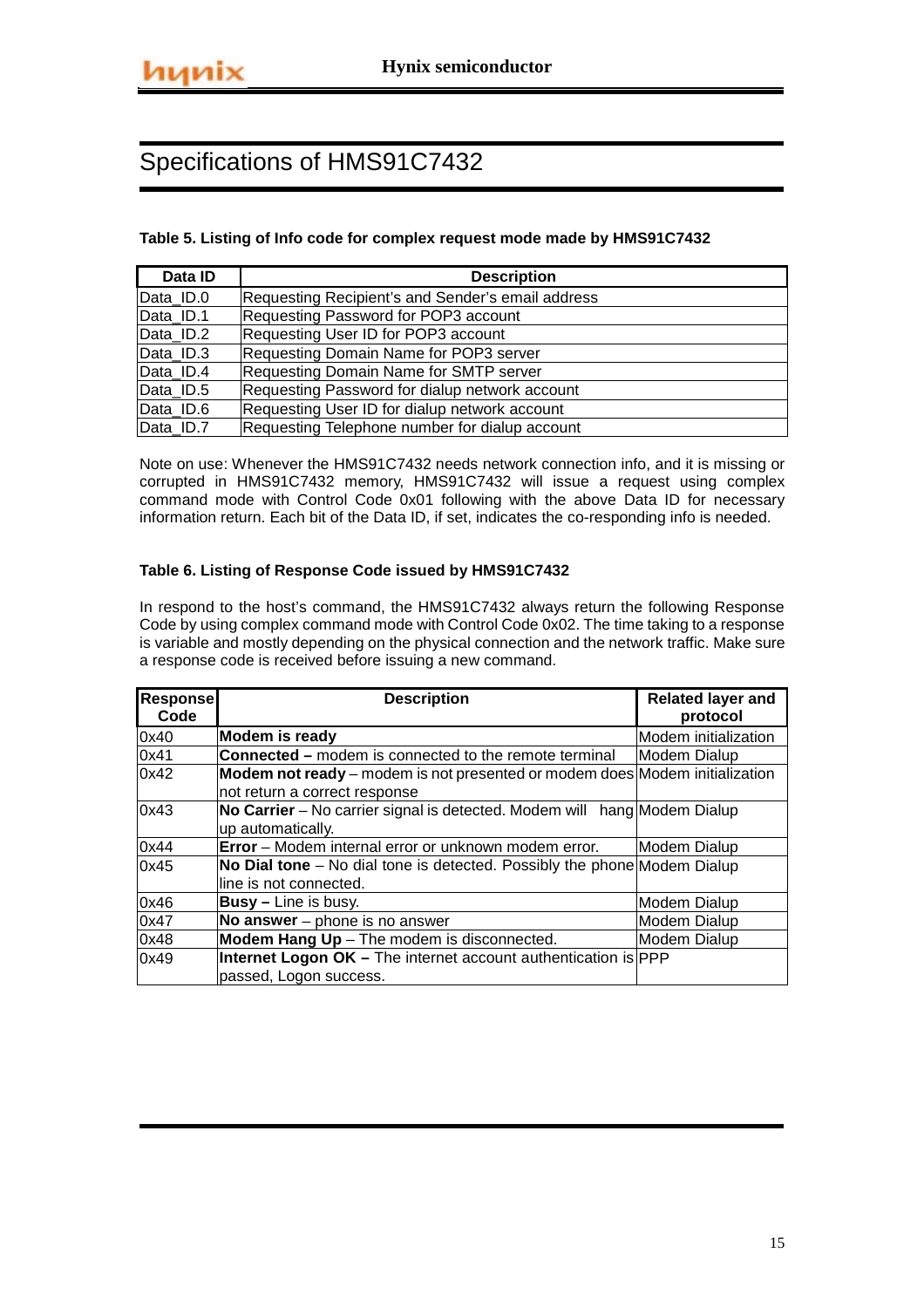### **Continue to Table 6. Listing of Response Code issued by HMS91C7432**

| 0x4A | ISP No Response - ISP has no response after a long time PPP            |                  |
|------|------------------------------------------------------------------------|------------------|
|      | out.                                                                   |                  |
| 0x4B | Authentication Fail - Invalid User ID or invalid password              | PPP              |
| 0x4C | Logon Fail - Unable to logon to the internet for other reason PPP      |                  |
| 0x4D | <b>Internet Quit OK</b> – Disconnect from the internet and go Off PPP  |                  |
|      | Line.                                                                  |                  |
| 0x4E | Reserved                                                               |                  |
| 0x4F | Reserved                                                               |                  |
| 0x50 | <b>Mail Sent OK</b> $-$ a mail is sent successfully                    | <b>SMTP</b>      |
| 0X51 | <b>SMTP Logon Fail</b> - Fail to logon to the SMTP server              | <b>SMTP</b>      |
| 0x52 | <b>Mail Received OK</b> $-$ A mail is received successfully            | POP <sub>3</sub> |
| 0x53 | POP3 Logon Fail - Fail to logon to the POP3 server                     | POP <sub>3</sub> |
| 0x54 | <b>POP3 Authentication Fail</b> – Invalid POP3 User ID or invalid POP3 |                  |
|      | POP3 password                                                          |                  |
| 0x55 | Transmission Data Error - Data passed to the server is not SMTP        |                  |
|      | accepted (e.g. un-resolvable email address)                            |                  |
| 0x56 | Reception Data Error - Invalid data is received.                       | POP <sub>3</sub> |
| 0x57 | NO New Mail - POP3 mail box is empty                                   | POP <sub>3</sub> |
| 0x58 | <b>SMTP Logon OK</b> – Successfully Logon to the SMTP server SMTP      |                  |
| 0x59 | <b>POP3 Logon OK</b> – Successfully Logon to the POP3 server POP3      |                  |
| 0x5A | <b>DNS Fail</b> - Unable to locate DNS server or DNS server return DNS |                  |
|      | invalid data                                                           |                  |
| 0x5B | <b>SMTP Quit - Exit SMTP server</b>                                    | <b>SMTP</b>      |
| 0x5C | POP3 Quit - Exit POP3 server                                           | POP <sub>3</sub> |
| 0x5D | Mail Deleted - A mail is deleted from the POP3 mail box                | POP <sub>3</sub> |
| 0x5E | Mail Deleted Fail - Unable to delete the mail, either the mail POP3    |                  |
|      | number is not exist or the mail is locked by the server                |                  |
| 0x5F | Wrong Mail Number - The mail number not exist in the POP3              |                  |
|      | mailbox.                                                               |                  |
| 0x60 | <b>SMTP Ready to Send</b> – HMS91C7432 is ready to accept SMTP         |                  |
|      | next packet of the mail text body.                                     |                  |
| 0x61 | SMTP Buffer Overflow - HMS91C7432 outgoing buffer is SMTP              |                  |
|      | full. Last packet received is invalid. Host must resend the            |                  |
|      | previous packet.                                                       |                  |
| 0x62 | <b>SMTP Buffer full - HMS91C7432 outgoing buffer is nearly SMTP</b>    |                  |
|      | full and can not accept more data. The last packet is                  |                  |
|      | accepted.                                                              |                  |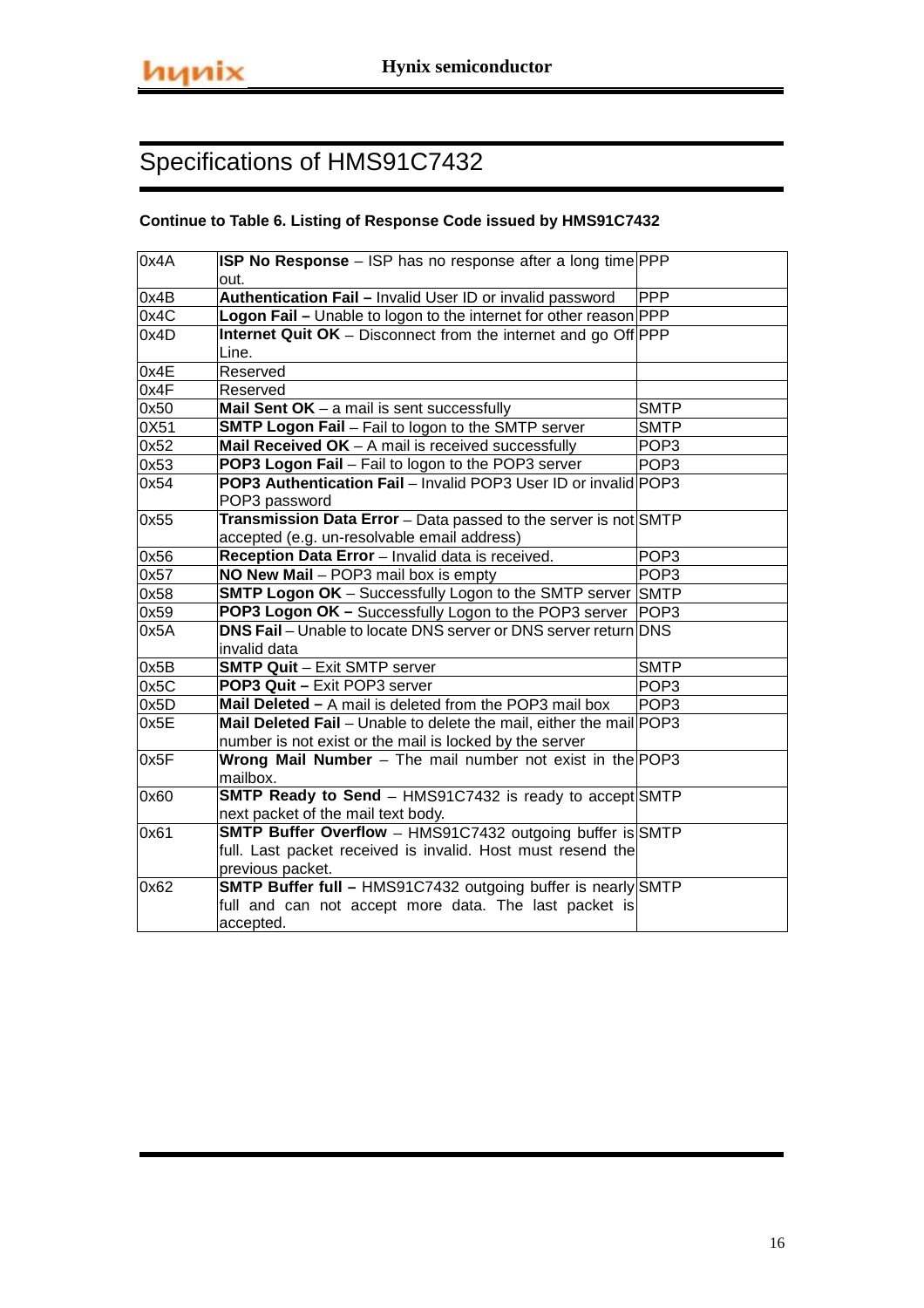### **Table 7. List of Response Code for Network Status**

Upon receipt of a "Network Status Request" issued by the host with Control Code 0x04, the HMS91C7432 respond the request by returning the following code using complex command mode with Control Code 0x03.

| Response | <b>Mnemonics</b>               | <b>Descriptions</b>                                  |
|----------|--------------------------------|------------------------------------------------------|
| Code     |                                |                                                      |
| 0x00     | <b>Wait</b>                    | Network is on hold or in processing, waiting for the |
|          |                                | network to return instruction or data.               |
| 0x01     | <b>Dialing</b>                 | HMS91C7432 is connecting the internet service.       |
| 0x02     | <b>Logon ISP in progress</b>   | Passing Logon info and authentication check in       |
|          |                                | progress                                             |
| 0x03     | Logon ISP OK                   | System is On Line and the network is connected.      |
| 0x04     | <b>Logon SMTP in progress</b>  | Resolving SMTP IP address and waiting for SMTP       |
|          |                                | server to respond.                                   |
| 0x05     | <b>Logon SMTP OK</b>           | System has logon to the SMTP server. Ready to send   |
|          |                                | mail (send the mail header for validation first).    |
| 0x06     | <b>Mail Header is accepted</b> | SMTP server has validated the addresses              |
| 0x07     | <b>Sending Mail</b>            | Sending Mail in progress                             |
| 0x08     | <b>Quitting SMTP server</b>    | Quit command has been issued to the SMTP server,     |
|          |                                | waiting for response.                                |
| 0x09     | Logon POP3 in progress         | Resolving POP3 server's IP address and waiting for   |
|          |                                | the result of the authentication check.              |
| 0x0A     | Logon POP3 Ok                  | System has logon to the POP3 server.                 |
| 0x0B     | <b>Getting Uid</b>             | Waiting for return of Unique ID of a mail.           |
| 0x0C     | <b>Requesting Mail</b>         | Mail request was sent, waiting for server to return  |
|          |                                | mail.                                                |
| 0x0D     | <b>Retrieving Mail</b>         | Mail reception in progress.                          |
| 0x0E     | <b>Deleting Mail</b>           | Delete Mail request was sent, waiting for server to  |
|          |                                | return result.                                       |
| 0x0F     | <b>Quitting POP3 server</b>    | Quit command has been issued to the POP3 server,     |
|          |                                | waiting for response.                                |
| 0x10     | <b>Network disconnecting</b>   | Quit command has been issued to the ISP, waiting for |
|          |                                | server to respond.                                   |
| 0x11     | <b>Modem disconnecting</b>     | Hanging up the modem and waiting for the modem to    |
|          |                                | respond.                                             |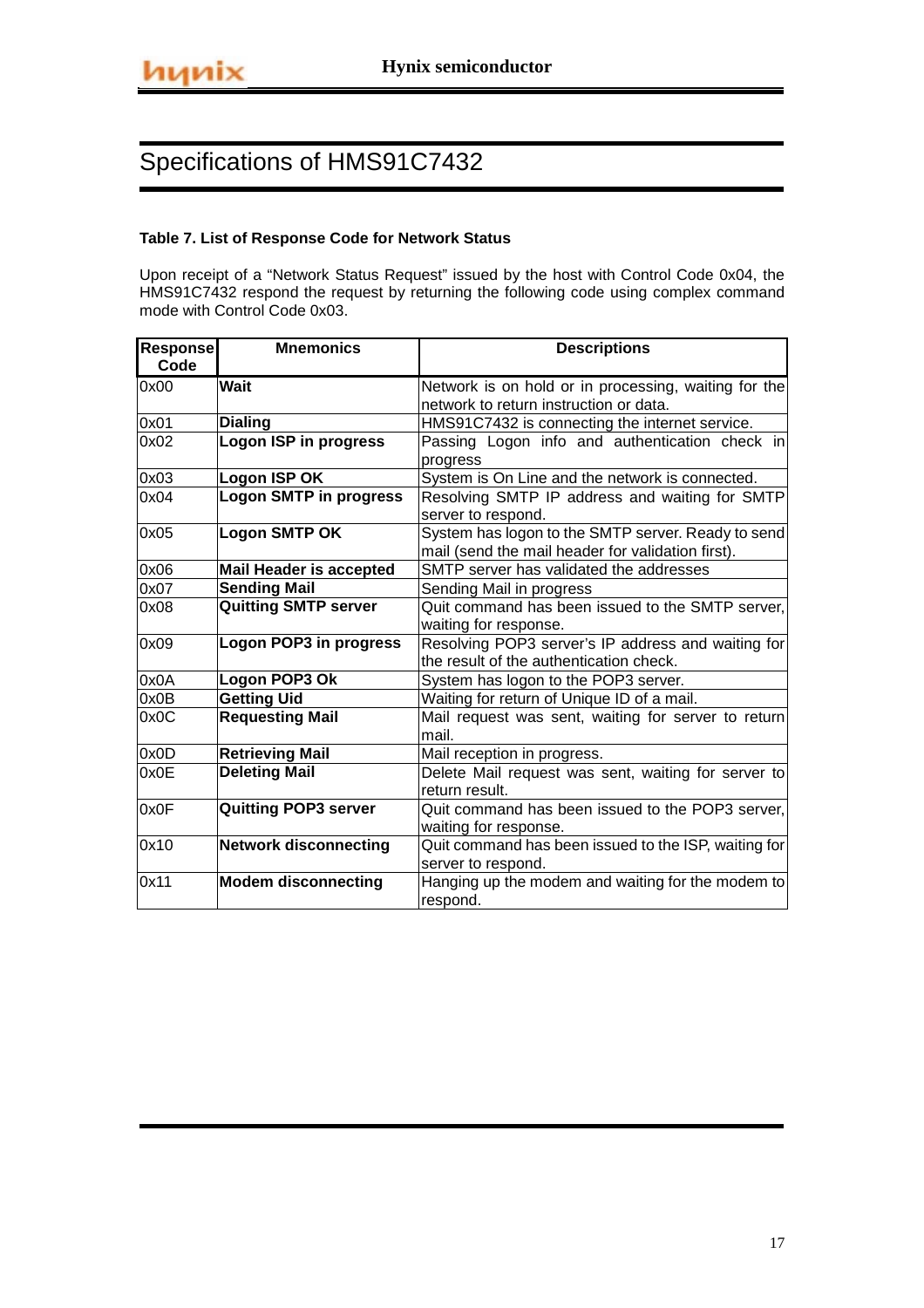### **Table 8. List of SMTP status response**

HMS91C7432 return the following response code when the host makes a request by using simple command mode with control code 0x05. HMS91C7432 return the response by using complex command mode with control code 0x06.

| Response<br>code | <b>Mnemonics</b>            | <b>Description</b>                                         |  |  |  |  |  |
|------------------|-----------------------------|------------------------------------------------------------|--|--|--|--|--|
| 0x60             | <b>SMTP Ready to Send</b>   | HMS91C7432 is ready to accept next packet of the mail      |  |  |  |  |  |
|                  |                             | text body.                                                 |  |  |  |  |  |
| 0x61             | <b>SMTP Buffer Overflow</b> | HMS91C7432 outgoing buffer is full. Last packet            |  |  |  |  |  |
|                  |                             | received is invalid. Host must resend the previous packet. |  |  |  |  |  |
| 0x62             | <b>SMTP Buffer full</b>     | HMS91C7432 outgoing buffer is nearly full and can not      |  |  |  |  |  |
|                  |                             | accept more data. The last packet is accepted.             |  |  |  |  |  |

### **Examples of inter-chip communication session:**

#### **Example 1. Commands issued by the host using Simple Command Mode**

| ∵ Vnc | `vnc  | code<br>$  -$<br> | <u>anath</u> |
|-------|-------|-------------------|--------------|
| $ -$  | --    | 0x89              | 0x0C         |
| Ιv    | `\v∟L | 0x8               |              |
| ᅅᄼᄔ   | U A L | -                 |              |

The following command string instructs the HMS91C7432 to logon to the ISP 0x7E 0xFE 0x82 0x00

#### **Example 2. Command issued by the host that using Complex Command Mode**

|  |  |                                                          |    | Sync 1 Sync 2 Control Length Data ID Data Flag Reserved Data 0  Data 127 |
|--|--|----------------------------------------------------------|----|--------------------------------------------------------------------------|
|  |  | $ 0x7E$ $ 0xFE$ $ 0x00$ $ $ Value $ 0 \sim 34h$   0 or 1 | ΝA |                                                                          |

The following command string instructs the HMS91C7432 to retrieve a the mail #2 from the POP3 server. Note that the Mail number must be defined as an integer (2 bytes long).

|      |      |      |      |      | Sync 1 Sync 2 Control Length Data ID Data Flag Reserved Data 0 Data 1 |      |      |      |
|------|------|------|------|------|-----------------------------------------------------------------------|------|------|------|
| 0x7E | 0xFE | 0x00 | 0x05 | 0x32 | $\log_{10}$                                                           | 0x00 | 0x00 | 0x02 |

### **Example 3. A packet of mail text body received from HMS91C7432**

This packet is passed from the HMS91C7432 in Complex Data Mode, Data ID 0x2D indicate that the packet contain portion of a mail body. Data Flag is '0' indicates that more packet will follow. Length is '0x83' indicates that there are 131 bytes after the length field. The actual text data occupy 128 bytes only. Use the same format to pass outgoing mail body to the HMS91C7432.

| Sync <sub>1</sub>                      |  |      |      | <sup>1</sup> Sync 2 Control Length Data ID Data Flag | Reserved | IData 0 | lData . | .     | ∩ata |
|----------------------------------------|--|------|------|------------------------------------------------------|----------|---------|---------|-------|------|
| $\vert$ 0x7E $\vert$ 0xFE $\vert$ 0x00 |  | 0x83 | 0x2D |                                                      |          |         |         | Ascii |      |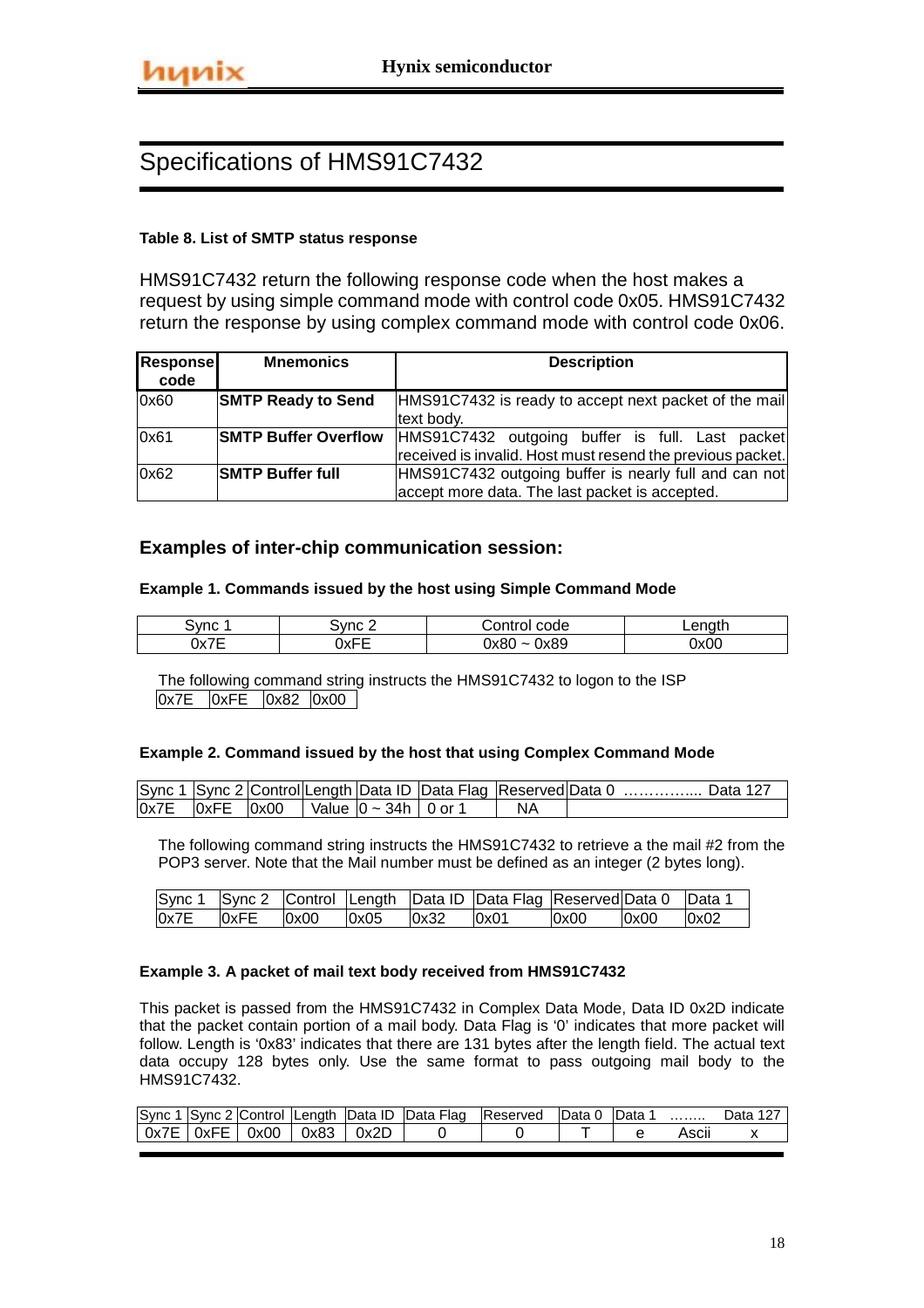### **Example 4. HMS91C7432 request for missing connection info**

When the HMS91C7432 is going to make a connection to the internet or to a mail server, it will check if all necessary info is available. The connection info may be erased due to memory overlaying. Upon an internet session is ended, HMS91C7432 will clear its memory pool for another session. Whenever connection info is needed, HMS91C7432 will issue a request to the host for such info. The request will be made using complex command mode with control code 0x01 followed by a Data ID as listed in Table 5.

| Svnc | $S$ Vnc $\geq$ | . Control | Length | Data ID |
|------|----------------|-----------|--------|---------|
| 0x7E | )xFE           | Jx01      | 0x01   | 0x08    |

This example demostrates a request made by the HMS91C7432 for the POP3 server's domain name when it is going to logon to the POP3 server.

#### **Example 5. HMS91C7432 returning result code to the host**

There are sets of Result Code coresponding to each command issued by the host to the HMS91C7432. The HMS91C7432 returns at least one result code to each command, to report the result of execution or the status of the connection. HMS91C7432 returns the result code by using complex command mode with control code 0x02 followed by the result code (in the Data ID field) as listed in Table 6.

| Sync 1 | Svnc 2 | Control | Length | Data ID |
|--------|--------|---------|--------|---------|
| 0x7E   | 0xFE   | 0x02    | 0x01   | 0x49    |

This example demonstrates a result code returned from HMS91C7432 to report that the authentication check is passed and the system is ON LINE (Logon to the ISP is success).

#### **Example 6. Host requesting Connection Status and the HMS91C7432 returns**

User may make a request for the connection status at any time during the internet session. The host may make its request by using Simple Command Mode with Control Code 0x04. The HMS91C7432 will return the connection status by Complex Command Mode with Control Code 0x03 followed by the connection status code as listed in Table 7.

This example demonstrates how the host makes a connection status request and how the HMS91C7432 responds to this request. The host made the request after a successful logon to the POP3 server. The HMS91C7432 report that the system has logon to the POP3 server.

Host requesting command format:

|  | 3vnc 2 | Control | Length |
|--|--------|---------|--------|
|  |        | ი×ი4    | 0x00   |

#### HMS91C7432 return the connection status:

| ਤ∀nc | S∨nc ∠ | ∴ontrol | Length | Jata ID |
|------|--------|---------|--------|---------|
|      | 0xFE   | 0x03    | 0x01   | 0x0A    |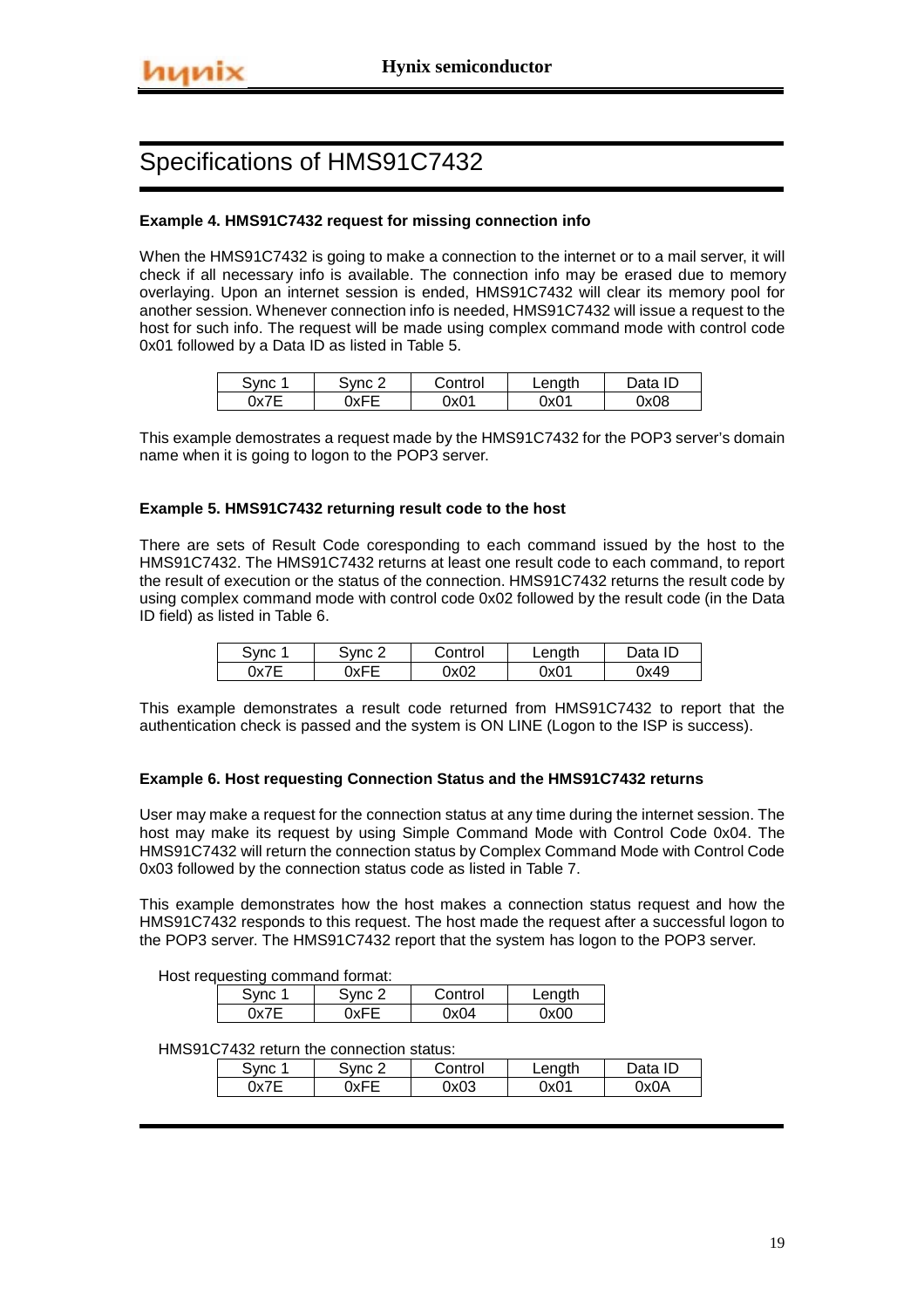#### **Example 7. Host requesting SMTP Connection Status and the HMS91C7432 returns**

When sending out an email during SMTP session, the host should know when can it pass the mail header and when can it pass the mail body to the HMS91C7432. Usually, depending on the traffic of the network, it takes a longer time to be successfully logon to the SMTP server. The host should frequently check the connection status to determine the time to pass the mail header or to determine when to terminate the logon process if a time out is up. The host may make such a report by using Simple Command Mode with Control Code 0x05. The HMS91C7432 will return the SMTP connection status by Complex Command Mode with Control Code 0x06 followed with the SMTP status code as listed in Table 8.

This example demonstrates how the host makes a SMTP connection status request and how the HMS91C7432 responds to this request. The host made the request after a successful logon to the SMTP server. The HMS91C7432 report that it is ready to accept the mail body. If the request is made during the mail sending session, the following connection status indicates the HMS91C7432 is ready to accept more packets (Outgoing buffer is not full).

Host requesting command format:

| Sync 1 | Svnc 2      | Control      | Lenath |  |  |  |  |  |
|--------|-------------|--------------|--------|--|--|--|--|--|
|        | <b>NYFF</b> | $\lambda$ 05 | 0x00   |  |  |  |  |  |

HMS91C7432 return the connection status:

| Svnc | Sync C | Control | Length | Data ID |
|------|--------|---------|--------|---------|
| 0x7E | า⊽⊏⊏   | 0x06    | 0x01   | 0x60    |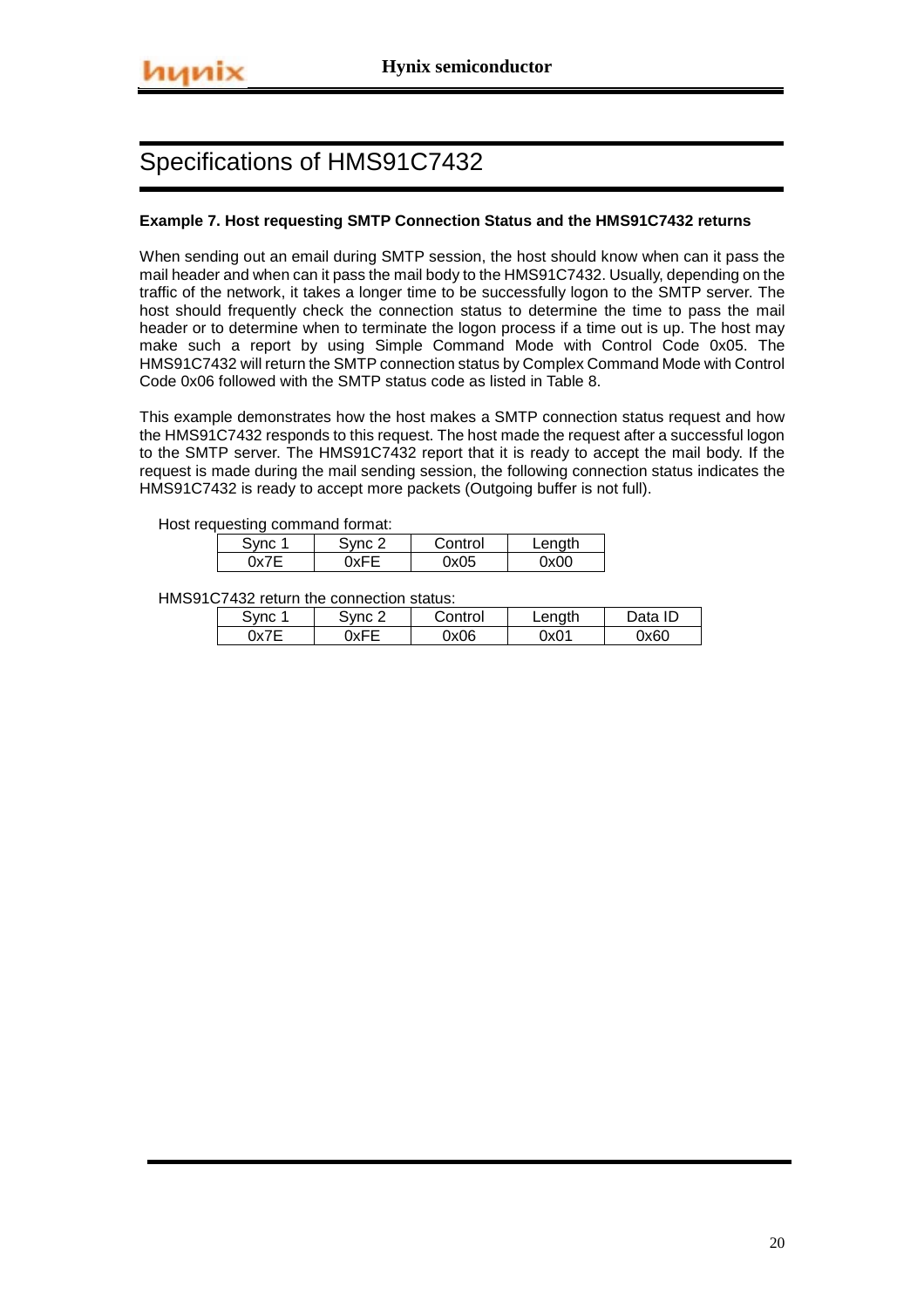

(Plastic Dual In Package)



- NOTE -

1. DIMENSION \* MARK DOES NOT INCLUDE MOLD PROTRUSION MAXIMUM ALLOWABLE PROTRUSION IS 0.010 INCH PER SIDE.

2. DIMENSION \*\* MARK DOES NOT INCLUDE MOLD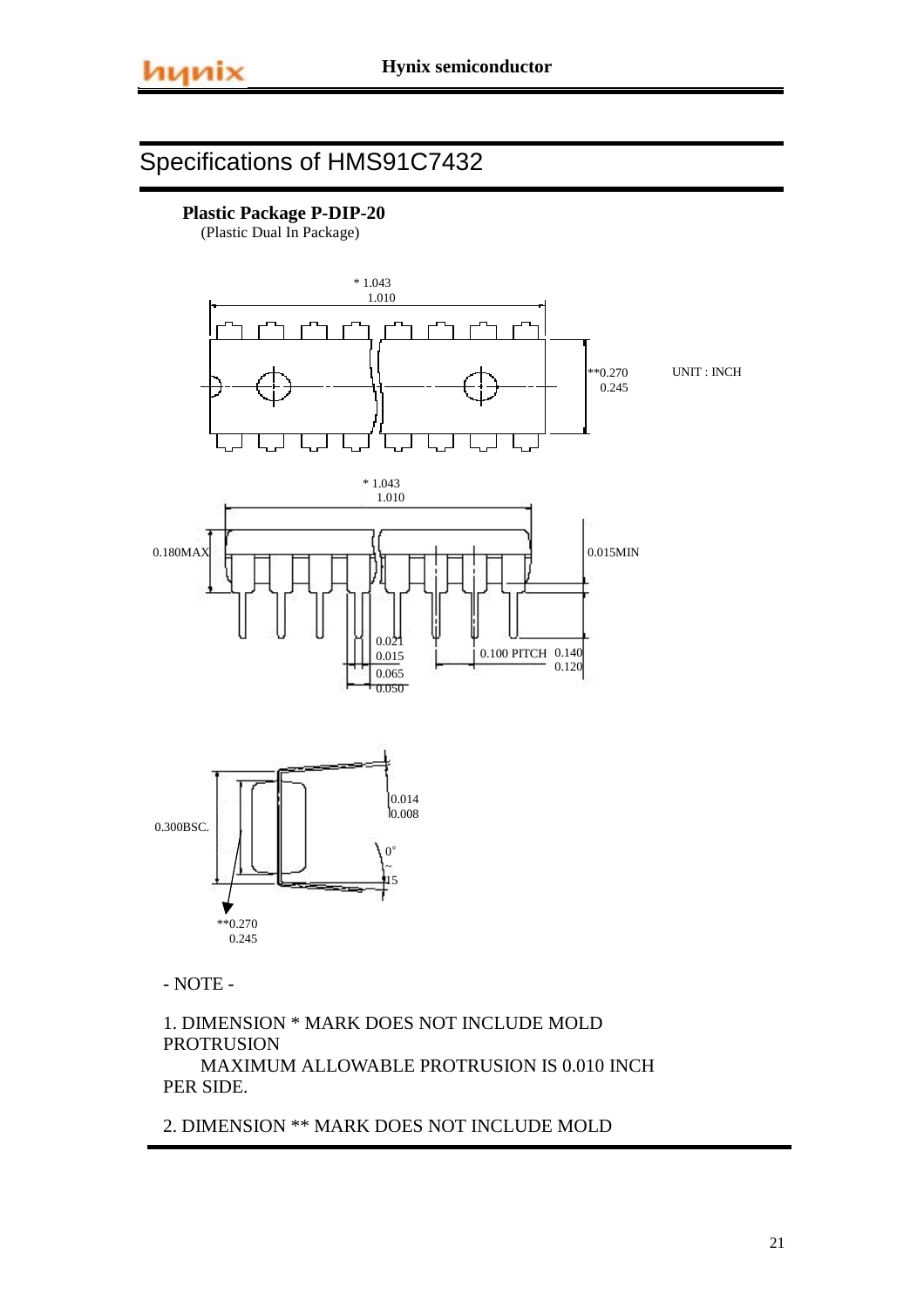### **Plastic Package P-SOP-20**

(Plastic Small Outline Package)



- NOTE -

1. DIMENSION \* MARK DOES NOT INCLUDE MOLD PROTRUSION MAXIMUM ALLOWABLE PROTRUSION IS 0.006 INCH PER SIDE. 2. DIMENSION \*\* MARK DOES NOT INCLUDE MOLD PROTRUSION MAXIMUM ALLOWABLE PROTRUSION IS 0.010 INCH PER SIDE. 3. DIMENSIONING AND TOLERANCING PER ANSI Y14.5M-1982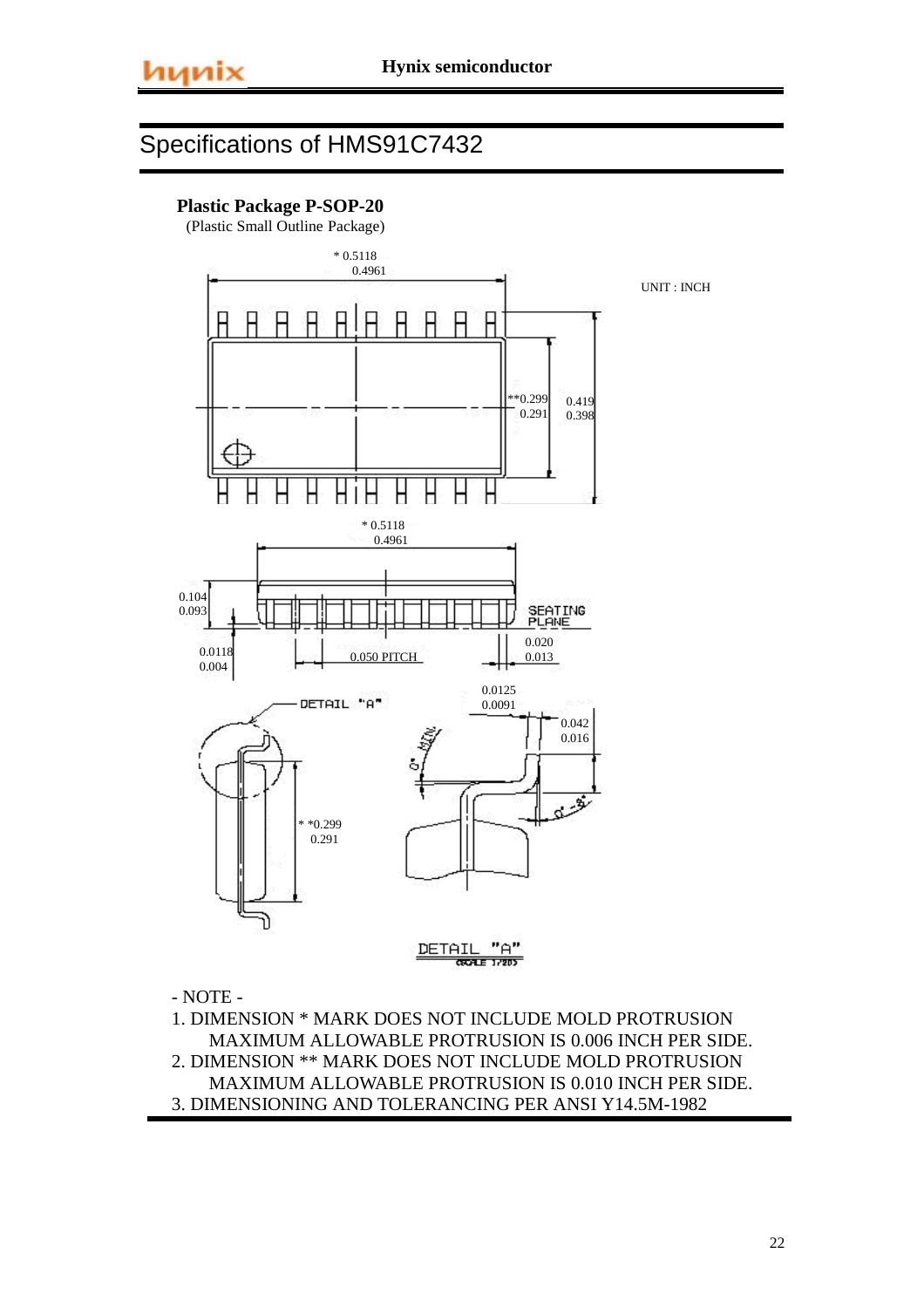# **Application examples**